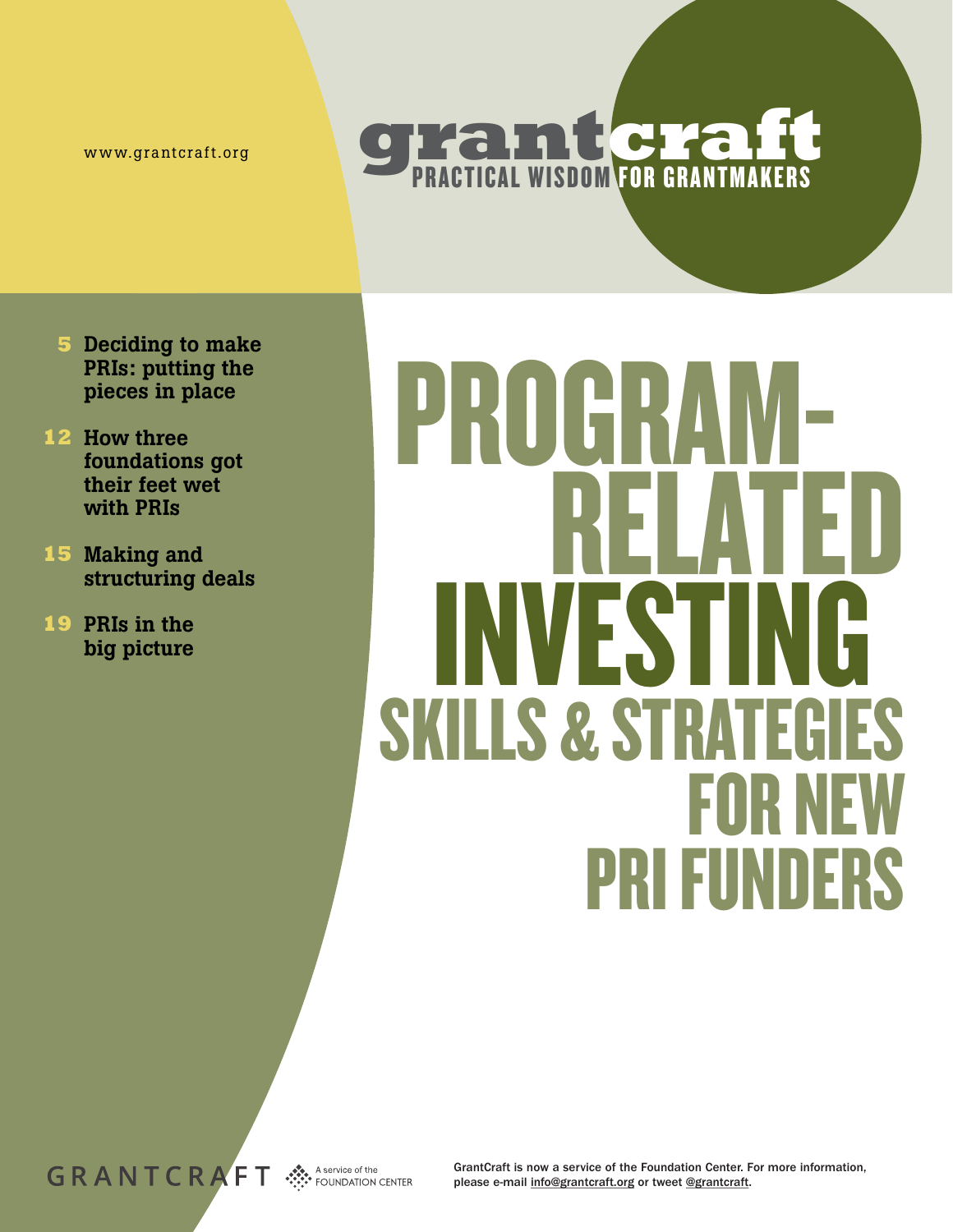## program related investing

 skills & strategies for new PRI funders

#### PAGE<sub>2</sub> **What Is a PRI?**

Program-related investments can be valuable tools for foundations, applicable in any field where below-market loans or other investments can advance charitable objectives.

#### PAGE<sub>5</sub> **Deciding to Make PRIs: Putting the Pieces in Place**

Before making its first PRI, a foundation should do a few basic things: assemble the necessary financial and legal skills, get its trustees on board with the idea, and locate a likely deal or two.

### PAGE 12

#### **How Three Foundations Got Their Feet Wet with PRIs**

There's more than one way to get into the PRI pond. Here are three approaches: jumping into a full-fledged commitment to PRIs, wading in slowly while developing skills and policies as needed, or getting thrown in by circumstance.

#### PAGE 15 **Making and Structuring Deals**

PRI funders typically follow some basic steps as they analyze a potential deal, conduct due diligence, and establish its terms.

#### PAGE 19 **PRIs in the Big Picture**

Effective PRI makers tend to think strategically about how program-related investing can stretch a foundation's resources and expand their own skills as grant makers.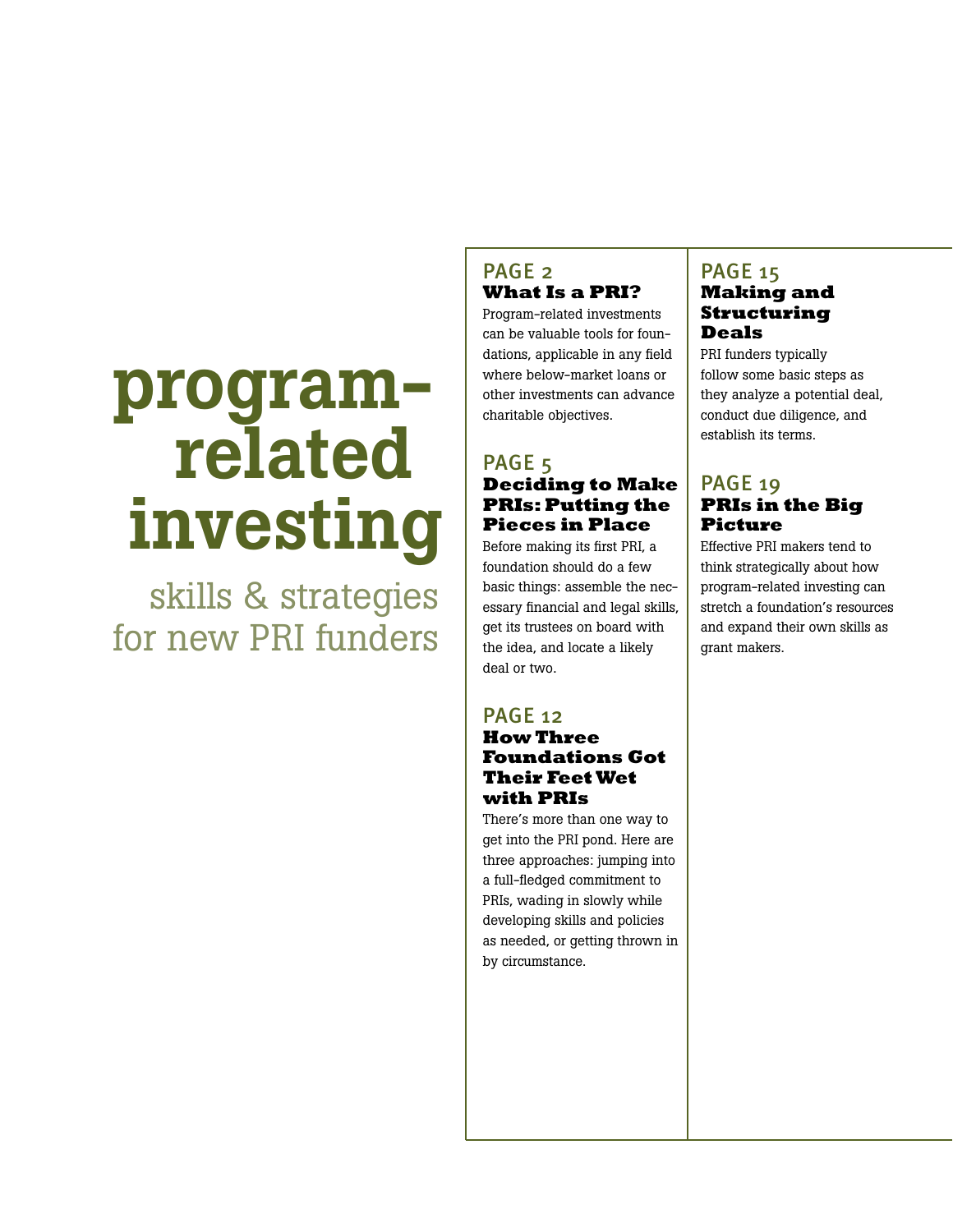## contents

#### **Special Features**

- 4 Legal Definition and Requirements
- 22 Four Tips for Novice PRI Makers
- 23 Top PRI Mistakes
- 24 What PRI Recipients Wish Their Investors Knew
- 25 Ways to Use This Guide

## **IN THIS GUIDE,**

experienced funders of programrelated investments explain why PRIs are a valued addition to their strategic repertoire. Grant makers interested in getting started in the PRI arena will find tips on assembling the right set of skills, gaining the confidence of their trustees, and structuring deals that advance the foundation's mission.

*This guide was written by Neil Carlson. It is part of the GrantCraft series.*

*Underwriting for this guide was provided by the Ford Foundation and The John D. and Catherine T. MacArthur Foundation.* 

*Publications and videos in this series are not meant to give instructions or prescribe solutions; rather, they are intended to spark ideas, stimulate discussion, and suggest possibilities. Comments about this guide or other GrantCraft materials may be sent to Jan Jaffe, project leader, at j.jaffe@grantcraft.org.*

*To order copies or download .pdf versions of our publications, please visit www.grantcraft.org.*

*You are welcome to excerpt, copy, or quote from GrantCraft materials, with attribution to GrantCraft and inclusion of the copyright.*

*© 2006 GrantCraft*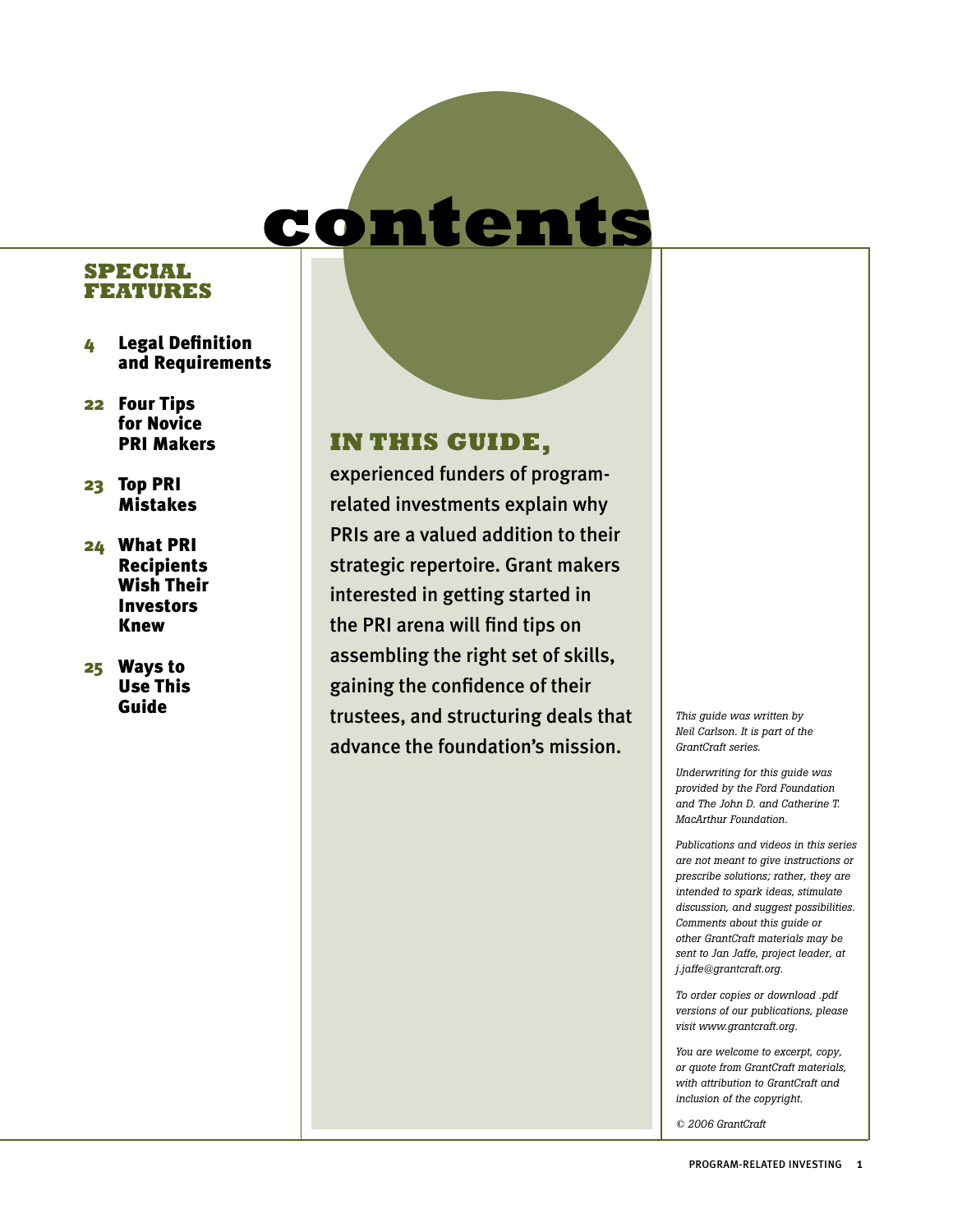### **What Is a PRI?**

P rogram-related investments, or PRIs, may seem like a new idea, but in fact they've been around for more than thirty years. During that time, slowly but surely, some foundations have learned to use PRIs well and have come to see them as an important part of their philanthropic toolbox. As one grant maker who uses PRIs explained, "The independent sector's role is to be at the cutting edge of social and economic issues," especially in "areas where there are not readily apparent market solutions." To the extent that PRIs embrace both the private market and the greater good, he continued, they may be seen as the "risk capital for social change."

Simply put, PRIs are investments made by foundations in support of charitable purposes, with the explicit understanding that those investments will earn below-market returns, adjusted for risk and mission. (For more on what that means legally and financially, see page 4.) Although a PRI is not a grant, it counts toward a foundation's payout requirement in the year a disbursement is made.

The vast majority of PRIs are belowmarket loans or loan guarantees. A few PRI makers make equity investments, as well — mainly stock purchases in social purpose businesses and partnership stakes in community venture capital and microfinance funds. In all

cases, repayments must go out again in the year they are received by the foundation through grants or new PRIs.

Despite recent interest in PRIs, many foundations have been slow to integrate them into their overall strategies. Several grant makers suggested that the hesitation may be due to the ambiguous status of PRIs, which are neither programmatic fish nor investment fowl. One speculated that "foundation executives may not fully appreciate the degree to which well-crafted PRIs can directly leverage private capital for social benefit." Others thought that acquiring the necessary skills may simply seem too daunting.

#### **PRIs and MRIs**

Recently, program-related investments have opened the door to a broader conversation about the relationship between mission, markets, and social change. In developing this guide, we heard from a few foundations that have begun to use mission-related investments, or MRIs, to expand the programmatic impact of their endowments through market-rate, social purpose investing. For more on MRIs, see page 21.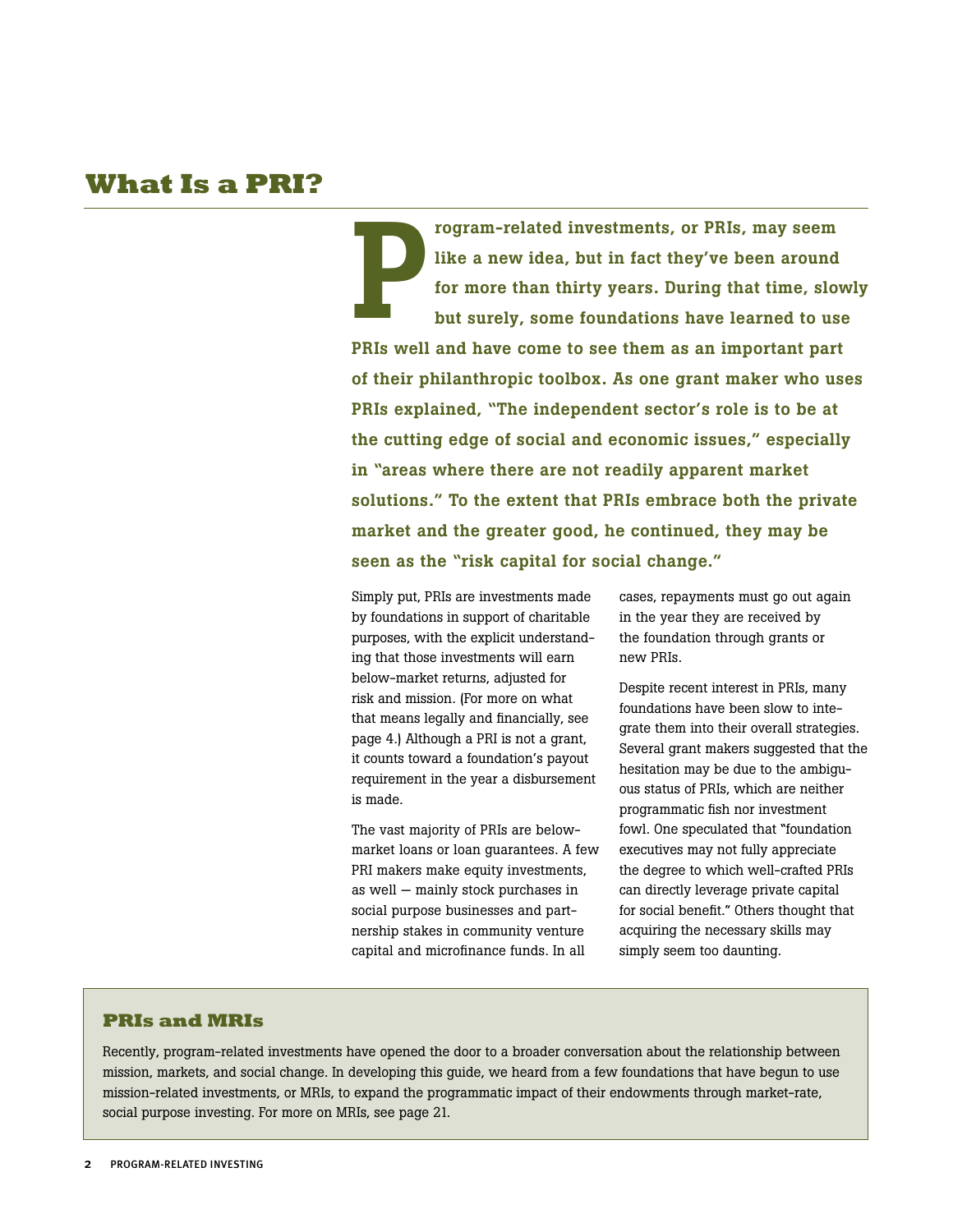But PRIs need not be intimidating. The important thing for novices to remember is that grant makers already have the programmatic knowledge that is the foundation of any good PRI. "Our PRIs come through program first and foremost," said one, adding that the members of her PRI team have widely varying technical backgrounds including people who had never signed their own mortgage notes.

This guide offers an overview of the PRI field for grant makers who want to learn more about what PRIs offer. We talked to people from large and small foundations with a range of experience with PRIs — from veterans who've been making large PRIs for thirty years to relative newcomers — and asked them to discuss the nuts-and-bolts skills, processes, and structures required to be effective investors.

#### **WHERE THE EXAMPLES COME FROM**

Many PRI makers generously provided background information and commentary on their investment strategies and procedures. Several examples from different program areas figure prominently:

- Enterprise and community development. A family foundation in the South made a \$500,000, 10-year equity investment with an anticipated return of 8-10 percent in a venture capital fund targeting job creation and business development in low-income communities.
- Housing. A foundation in the Midwest made a \$300,000, 17-year investment at 1 percent in a loan fund that supports the redevelopment of residential apartments above commercial spaces in rural downtowns.
- Environment. A California-based foundation made a \$10 million, 10-year loan at 1 percent to establish a fund that will invest in companies involved in marketing seafood from sustainable sources.
- Children and families. A New York foundation made a \$500,000, 8-year senior loan at 3 percent to a loan fund supporting child care lending, expansion, and working capital.
- Media. A national foundation made a \$1.5 million, 10-year loan at 1 percent to a loan fund that provides business finance to independent media enterprises.
- Health. A community foundation used a \$4 million, 20-year bond with a 5.75 percent yield to help underwrite the purchase of a company that provides health insurance to low-income families throughout its state.
- International. A recently established foundation made a \$1 million, long-term equity investment in a private fund that provides capital to finance companies, mostly banks, serving small and mid-sized clients in developing countries.

A complete list of those who contributed to this guide is on page 25.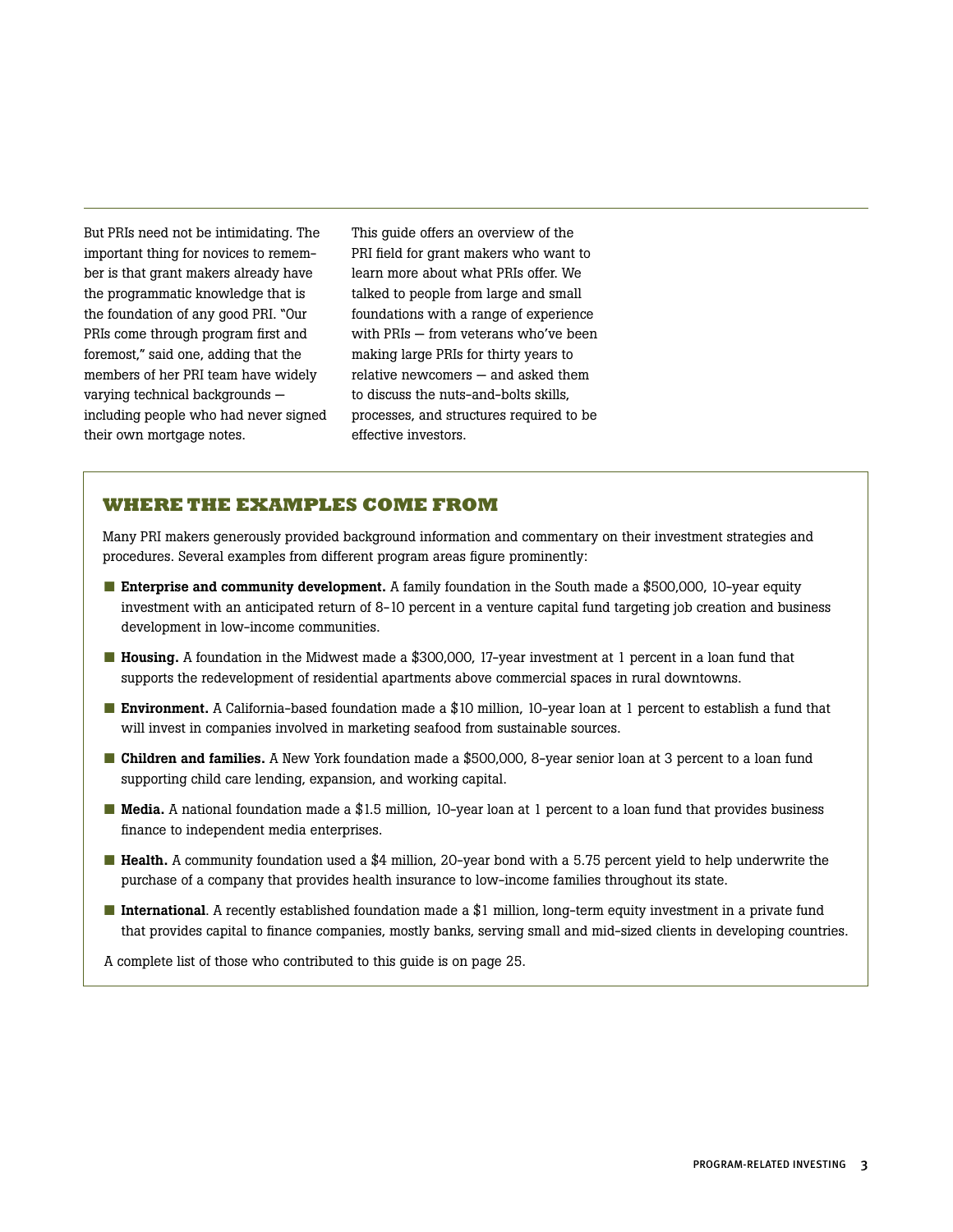## PRIs: The Legal Definition and Requirements

PRIs are the historical product of the Tax Reform Act of 1969, which, among other things, imposes fines on foundations if they make "jeopardizing investments" — that is, any investment (including any loan) that could imperil the foundation's ability to carry out its charitable activities.

Program-related investments are the exception to the rule. Under Section 4944, private foundations are allowed to make "program-related investments" that meet three criteria:

- 1. The investment's primary purpose must be to advance the foundation's charitable objectives. Essentially, the foundation has to show that it would not have made the investment but for its relationship to the foundation's tax-exempt activities.
- 2. Neither the production of income nor appreciation of property can be a significant purpose. Lawyers generally apply a simple litmus test here: Would an investor solely engaged in investing for profit make the investment on the same terms? When the answer is no, it means the foundation is accepting higher risk and lower returns.
- 3. The funds cannot be used directly or indirectly to lobby or for political purposes. Simple enough, but an important distinction from grants, which can, with certain limits, be used for lobbying. (See the GrantCraft guide *Funding Advocacy: The Philanthropy of Changing Minds*, for more information on the rules regarding grants.)

If the recipient of the program-related investment is not a public charity, the foundation is required to exercise expenditure responsibility. The expenditure responsibility requirements for a PRI are somewhat more stringent than for regular grants. As explained in one large foundation's standard PRI opinion letter: "[E]xpenditure responsibility … means that the private foundation is responsible to exert all reasonable efforts and to establish adequate procedures (1) to see that the grant is spent solely for the purpose for which made, (2) to obtain full and complete reports from the grantee on how the funds are spent, and (3) to make full and detailed reports with respect to such expenditures to the Secretary [of the Treasury]."

Public foundations have somewhat more freedom but some public foundations use the IRS guidelines voluntarily in the interest of "fiduciary prudence," as one foundation executive put it.

PRI accounting. The accounting for PRIs is fairly straightforward. A PRI counts toward a foundation's required 5 percent charitable distribution in the year it is disbursed to the borrower. PRI principal repayments count as a "negative distribution" against the foundation's payout requirement in the year the principal is repaid — in other words, a \$500,000 repayment must go out again in grants or new investments in the year it is repaid. Interest, dividends, and capital appreciation count as regular income.

Legal compliance. The IRS rules governing charitability are complicated, and the implications for innovative projects may be nuanced. Some foundations therefore insist on getting an opinion letter from a lawyer confirming that a PRI meets the legal requirements before making an investment. (If the IRS disallows a PRI, it can be considered a jeopardizing investment for which the foundation and its managers can be fined; having a legal opinion usually allows the foundation's managers to avoid penalties since it demonstrates that the investment was made in good faith.) In rare cases, a foundation may nix a deal because a lawyer finds that it lacks a legally sufficient charitable purpose, or because it could be financed through traditional means. The upshot, said one investor, is this: "Talk to a lawyer and make sure it's someone who has done PRIs before" – and do it early on.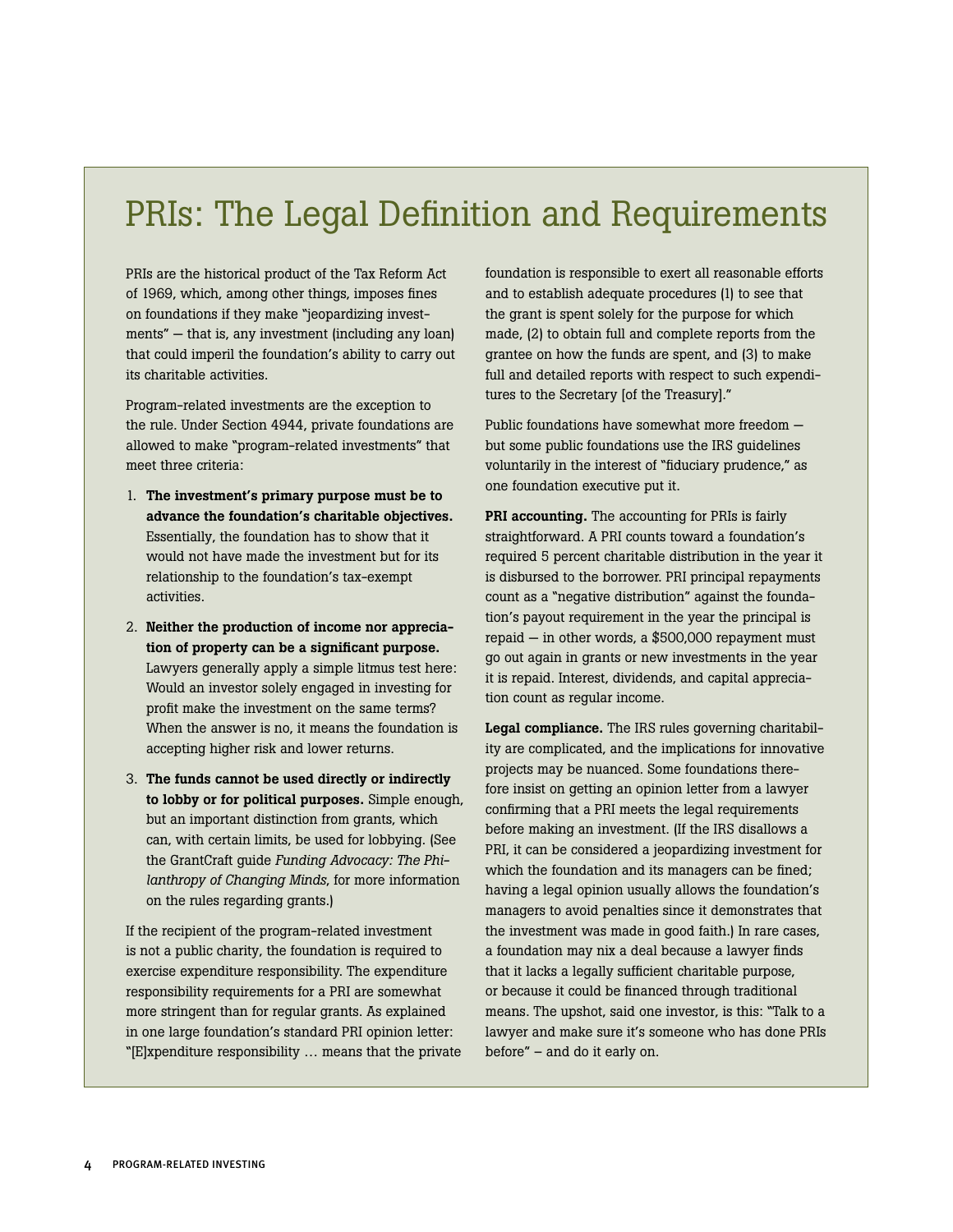## **Deciding to Make PRIs: Putting the Pieces in Place**

Making a PRI is a lot like making a grant. Like traditional grant makers, PRI makers must have a deep knowledge of their program area, the public policies that shape the field, the organizations they work with, and the social outcomes they want to achieve. As one funder explained, "PRIs are really just another tool for grant makers. You don't make a PRI just because it's a sexy financial investment; you make it because it furthers your mission."

Yet, because PRIs are also financial investments, they require skills not necessarily demanded by straight grant making. As one leading PRI investor put it, "You have to be comfortable with the numbers," and with tasks such as financial analysis, underwriting, and financial and organizational due diligence. At an institutional level, PRIs require thinking differently about how the foundation achieves its mission. Helping trustees make the shift, and sometimes even overcoming their resistance, can be a hurdle. Finally, foundations have to cultivate a PRI pipeline, or "deal flow" as it's known in the investment community.

The following sections discuss those three areas and offer advice from experienced PRI makers.

#### Skills and Staffing

Every PRI maker we spoke to underscored the importance of having at least some people on board with backgrounds in finance and investing. "You can't make a PRI if you don't engage in a financial conversation with a grantee," said one. "If you don't understand their finances, you can't make the case that you'll get repaid."

Internally, foundations need systems that track and monitor loan repayments and reporting, assess the PRI portfolio's overall financial risk, and monitor compliance with investment terms. "It's an art form with multiple facets," said one PRI maker — but, he went on, if a foundation has a couple of people who understand all those aspects, "they're going to have the ability to pull it all together."

Broadly speaking, PRI making requires three sets of skills: programmatic, financial, and legal. Foundations structure those functions somewhat differently, depending on their size, strategy, and internal capacities. Larger foundations, which tend to have a higher volume of deals and make bigger investments, typically establish separate investment teams or PRI units. Smaller foundations tend to take a more ad hoc approach, forming investment teams as needed.

Whether permanent or ad hoc, a foundation's PRI team often includes its legal counsel — although most foundations rely as well on outside counsel with considerable PRI expertise. As the counsel to a large foundation noted, "Program officers are very focused on the programmatic issues. As lawyers, we're used to seeing issues in a different way. If we're brought in early, we're in a position to raise questions or propose some options for dealing with problems. It's the program officer's job to decide how to proceed."

Foundations have two options for acquiring PRI expertise: buy it (from consultants, financial analysts, or financial reporting services), or build it in-house (by hiring experts or training current staff). Most investors use a blended approach — buying market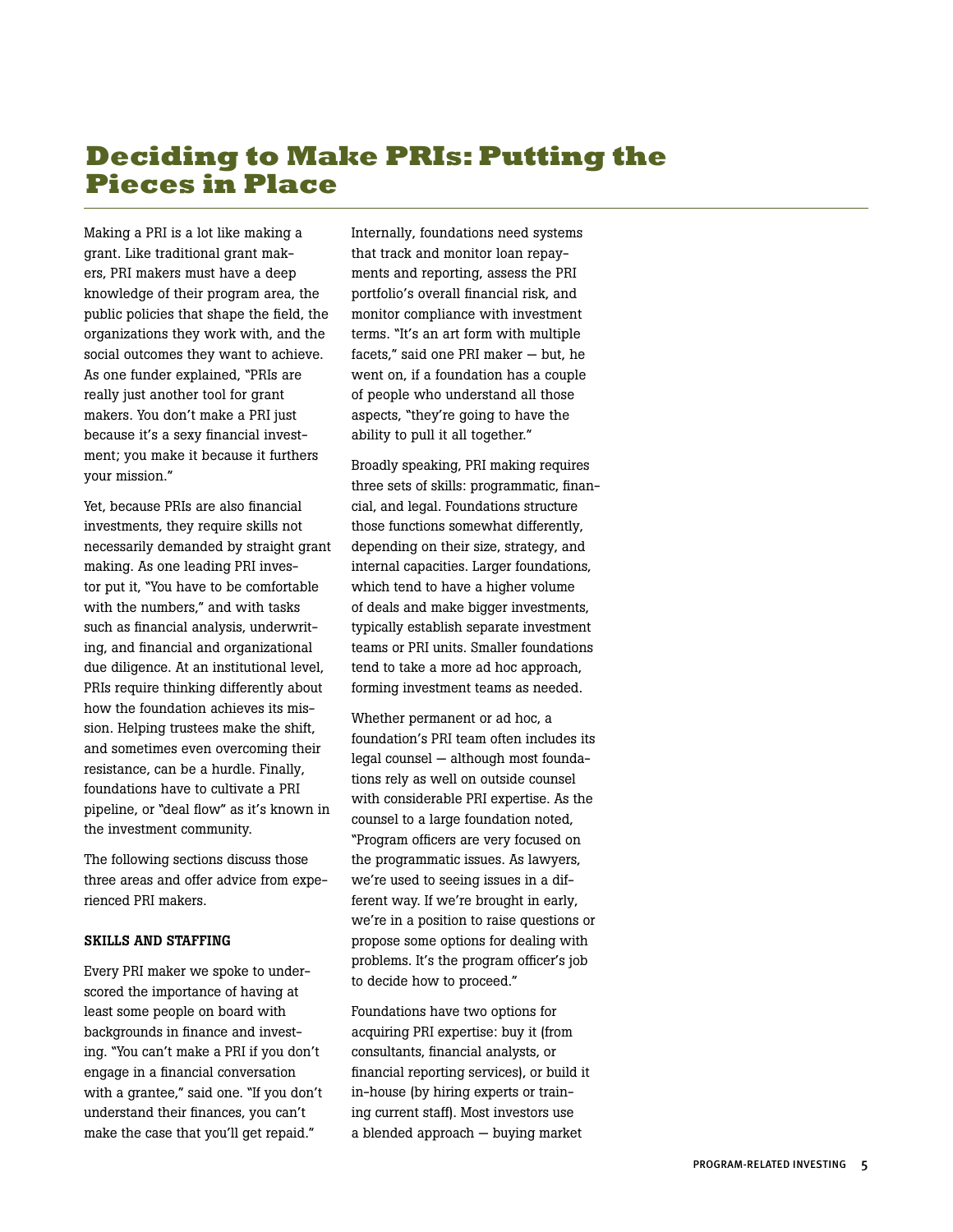analyses, for instance, but building inhouse managerial expertise.

Here is some specific advice about finding the necessary skills:

Look inside the foundation. Several investors offered the reassuring advice that a foundation's own finance and investment units are handy sources of expertise. Members of the finance team, given their investment experience and finance background, are probably in a good position to understand PRI transactions. Likewise, foundation counsel can help place the deal within relevant tax law and payout guidelines.

Gaining access to that expertise may require reaching across the organizational divide between program and finance – a reach that can break down silos of staff talent and lead to greater innovation. One PRI maker from the program side pointed out that financial staff are usually happy to help; they work at a foundation precisely because they are attracted to its mission: "They don't see getting involved with a PRI as, 'Oh no, one more thing I have to do.' It's a job enhancement for them."

Train staff as investors. Other foundations have experimented with training their program staff to be investors. "We hire program staff with competencies in their program areas, and then we train them for the credit function of the program-related investment," said one foundation executive. A novice PRI maker noted that understanding PRIs has strengthened her grant making. "We've had to really learn to understand financial analysis," she said. "There have been times in the past when we probably haven't done adequate due diligence on grants from a financial

perspective. Now we know more, and we're more attuned to those issues." This is especially helpful, she continued, when working with grantees in very complicated financial situations: "We now understand [their business] at a much higher level than we did before."

But beyond basic skills in financial analysis, said one former program officer who now handles PRIs for her foundation, PRI makers need "the ability to see investment opportunities and understand the function of investment capital in social change." She continued: "The 'art' of making PRIs builds on the well-honed skill typically found in program staff that allows them to see the bigger organizational picture and find a philanthropic opportunity. PRIs use finance to promote the opportunity."

Use available skills creatively. A public foundation in the Midwest with a staff of two and an active board of trustees decided to tap its trustees for expertise. The director created a standing PRI committee, consisting of the director, the legal counsel, "plus a few trustees and other community leaders in business, banking, law, accounting, and nonprofits." The committee screens PRI applications and makes recommendations to the foundation's board.

#### GETTING THE BOARD ON BOARD

Newcomers to the field of PRIs often say that convincing skeptical trustees can be a major hurdle. Some see PRIs as a challenge to long-held beliefs about how a foundation accomplishes its mission. "When I started talking about doing PRIs, there was a little concern, or the potential for concern, that we might be moving too fast," one executive director recalled.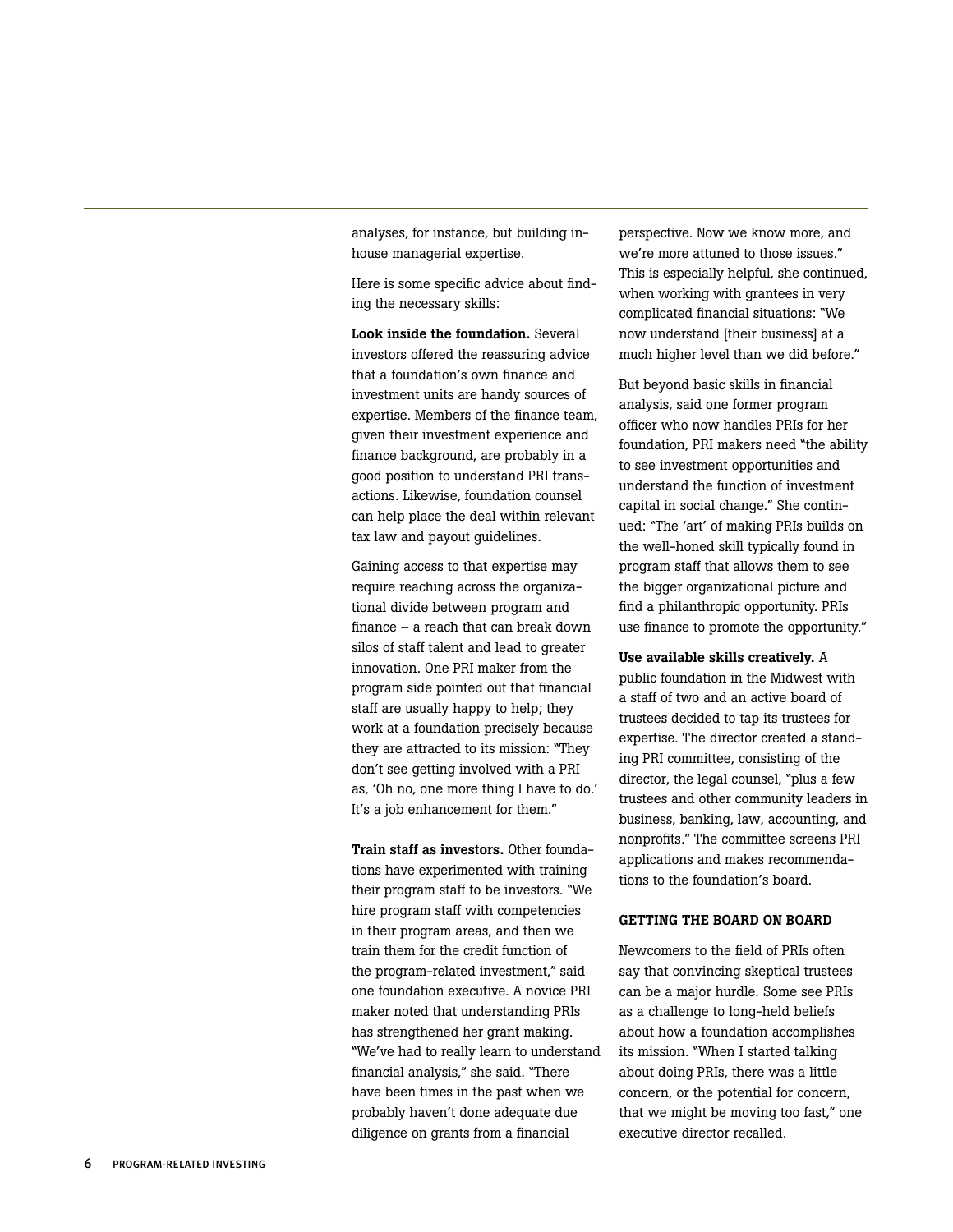Every PRI maker we talked to argued that the effort required to make a case to the board is definitely worthwhile – especially at smaller or family foundations. A handful of large foundations have dominated the PRI field to date, yet small foundations may be poised to make major contributions. As one investor put it, "I see the real innovation in this field emerging from family foundations. Smaller organizations have less bureaucracy, more ownership, and a lower tolerance for process. In many cases they're more willing to take risks. We've seen smaller family foundations saying, 'PRIs are great – let's look at doing mission-related investments, too.'"

The following strategies may be helpful for getting trustees comfortable with PRIs:

Educate trustees informally and formally. Nearly everyone we spoke

#### Buy or build? Finding and using consultants

#### Finding expertise …

The old-fashioned way, through networking. "Finding good consultants is always a challenge," one PRI maker noted. There are a handful of reputable firms that specialize in PRI consulting, she said, but "the best way to go about it is to talk to colleagues" with a lot of experience and lots of contacts. Another recommended checking with regional intermediaries, such as loan funds, community banks, and community venture capital funds: "These folks issue loans all the time for all kinds of different purposes. They will know what consultants are available to meet your needs."

Buy the numbers. Several investors underscored the efficiency of buying financial analysis and general market data. "We buy offthe-shelf analysis when we can," one large PRI maker said. In community development finance, many investors use the CDFI Assessment and Rating System (CARS™), a commercial service developed by the National Community Capital Association to evaluate investments in financial institutions like loan funds, credit unions, and community banks. "All we're trying to do is minimize overhead," she continued. "It's efficient for us to have an attorney in-house, but it usually makes sense for us to buy analyst reports."

#### … and using it.

Expertise for rent. Foundations often establish core functions in-house – such as financial analysis, legal compliance, and deal structuring – while outsourcing others. The executive director of a foundation whose mission is to bring "social benefit" to the residents of a particular geographic region underscored the pivotal role consultants play in his organization. "There's no way we could have all the in-house expertise we need, even in the program areas we invest in," he said. The foundation often hires outside experts to help evaluate prospective grants and investments – for a socially motivated landscaping business, a real estate deal, or an environmentally sound timber investment fund. "I've told our program officers and trustees that we don't have to know everything, but we have to know what we don't know – and find someone who does."

Buy to build capacity. A consulting engagement can also be a form of staff development, or the first step in building in-house expertise. "If you do end up working with a consultant, think about what you want to learn from the engagement so you can build in-house capacity," one investor advised. "You should be looking at how to think about structuring an investment, the broad outlines of underwriting, how to select a third party that will perform additional due diligence on your behalf, and how to ask good questions about that due diligence before, during, and after the due diligence." Consultants worth their salt, he continued, should help foundations build those skills for themselves.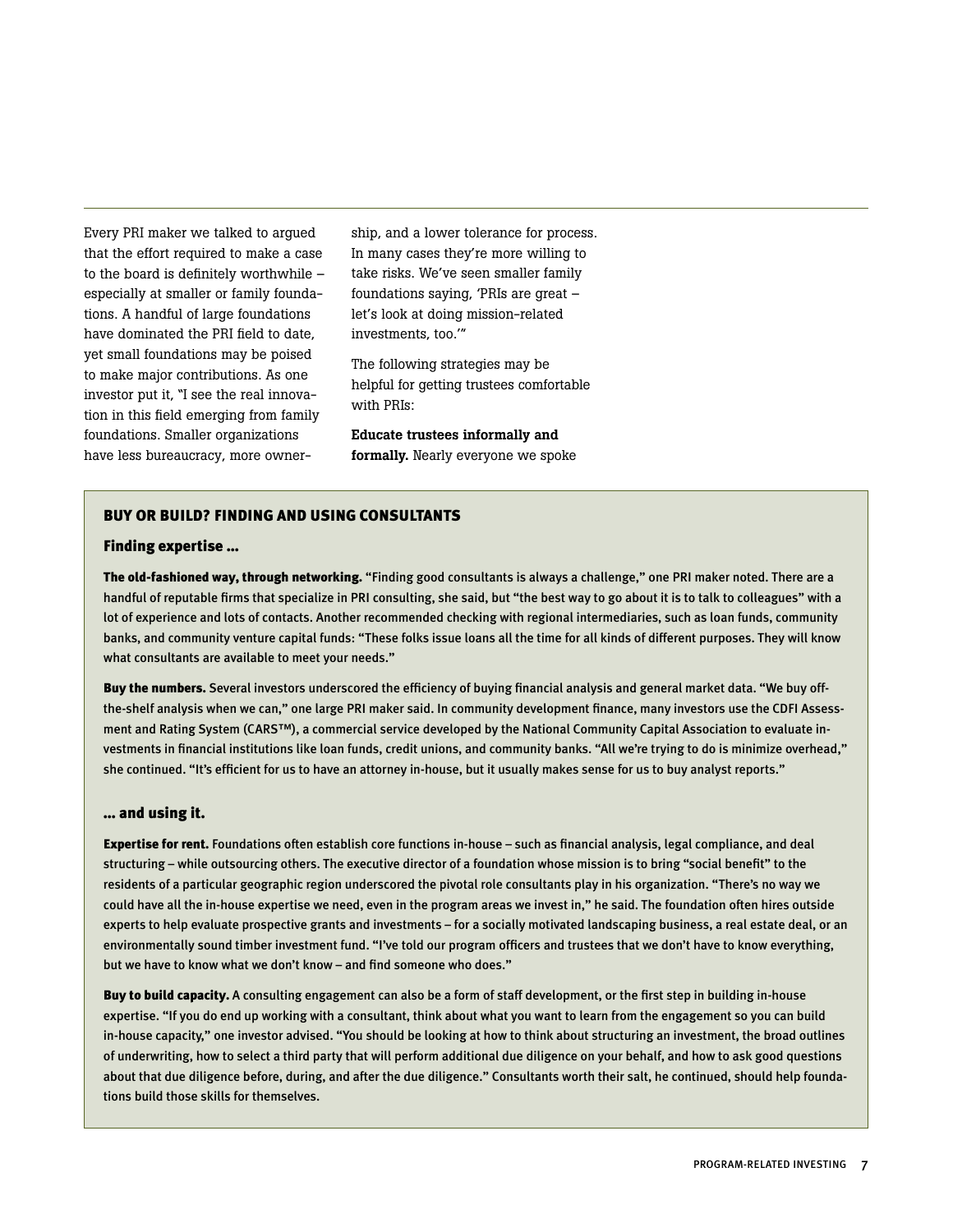to emphasized the need to educate trustees. The trick, said one foundation president, is to introduce the idea without being didactic. Start off with some informal education by asking trustees whether or not they have heard of PRIs. Then offer them some background reading and point to other foundations that use PRIs. Finally, he said, underscore the connection to mission.

Several foundations invited experienced PRI makers to speak to the finance committee and board. Hearing about program-related investing and having the opportunity to ask specific questions was "huge," as one novice PRI maker recounted. Some board members may be persuaded by the utility of PRIs as asset management tools. Said one foundation executive, "PRIs count, after all, as charitable contributions much as grants do, but they are assets that are repaid, not expenses."

And remember that educating the board can be an ongoing thing. The director of a small public foundation recalled that accurately assessing her board's risk tolerance was "a major stumbling block" when she started proposing PRIs to them several years ago: "We had many members who only wanted to do 'safe deals.' The problem is, the 'safe deals' did not need our underwriting — the riskier ones did!"

She formed a committee of the board to work with her on PRIs, but found that the initial committee had "too many bankers and not enough of a grant maker focus." Over time, the committee – and the whole board – have come to see PRIs "as a way to expand our services to the community and stretch our dollars" in a key area: housing.

Get the frame right. It's important to describe PRIs in language that resonates with foundation trustees. For some, that might mean emphasizing the relationship between PRIs and mission. The trustees of a foundation in the South, for instance, embraced PRIs when they realized that PRIs could help connect grassroots groups to mainstream institutions, including capital markets, and advance the foundation's mission. "They see that PRIs are a way to use the market to advance our goals around poverty reduction," the executive director said of her trustees.

For other foundations, however, emphasizing the investment aspects of PRIs makes more sense. "We positioned this as an investment," said one PRI maker about the initial presentation to the board. "It extends our ability to meet our mission, but if they hadn't viewed it as a business decision and an investment vehicle, they'd say, 'Well, you're just telling us that we're going to give more money away.'"

Another executive director said that his trustees fell somewhere in the middle: "We were able to convince them that [PRIs] are a good investment vehicle not that we are going to get a high rate of return, but that we are going to get our money back, so it's different from a grant."

Show what similar foundations have done. Several PRI novices emphasized the importance of looking to similar foundations as models. "It probably doesn't do you much good if you run a family foundation to go visit Ford in New York and talk to them about their \$10 million PRI in overseas microfinance," one foundation executive explained. Instead, he advised, find an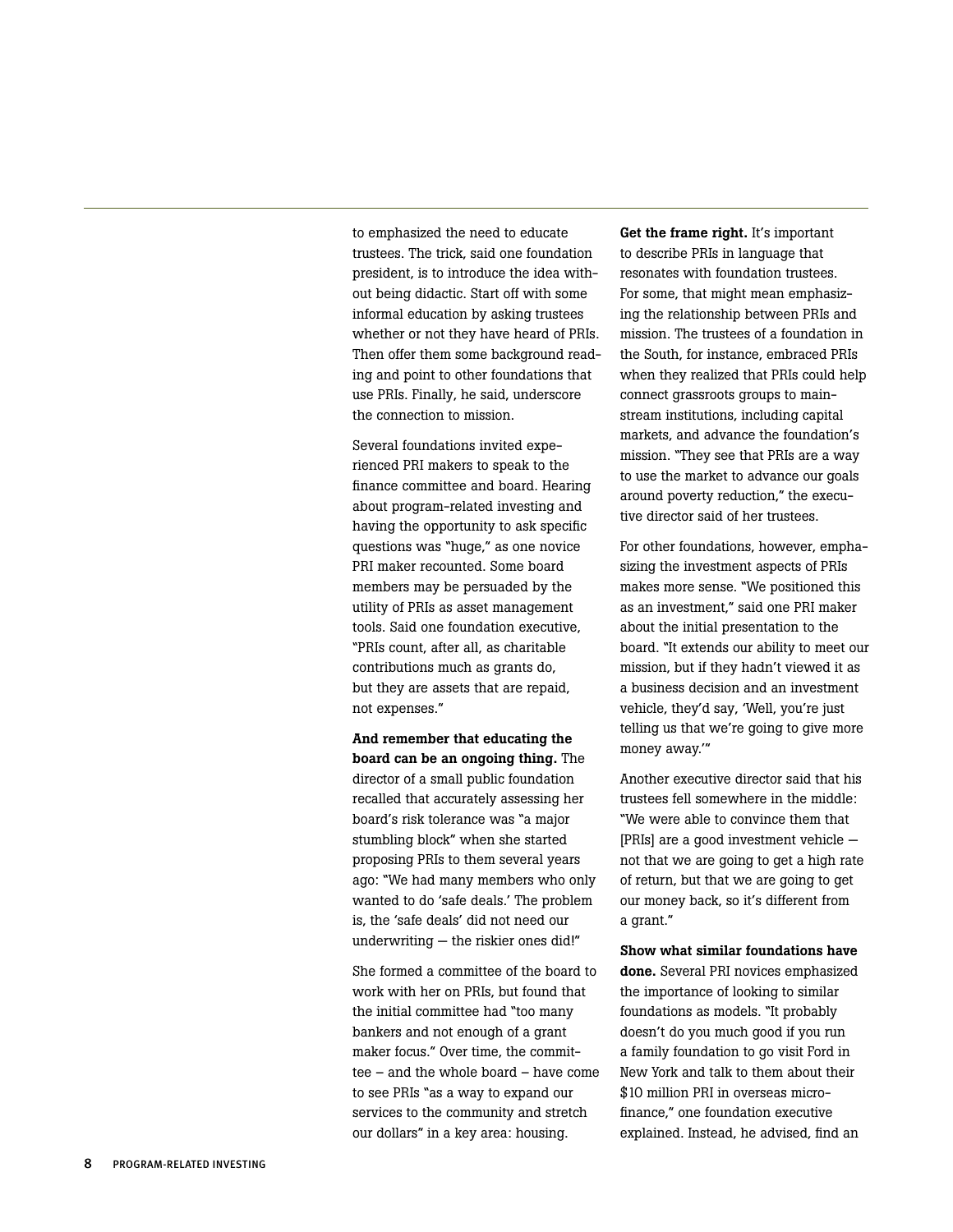organization similar to yours and pay them a visit with your trustees in tow. "You really need to think about how fast you can go with this," he continued. "Can you give trustees a sense of comfort as to your outside risk, while also giving them a feel for the upside, the benefits?"

Look for internal champions among the trustees. As in any group, some trustees will likely warm up to PRIs more quickly than others. "Generally, you have a handful of folks who are enthusiastic and a couple who are resistant," explained a PRI maker who previously worked as a PRI consultant. A good strategy is to identify the enthusiastic trustees, she continued, and support them as they try to move others along.

Make it easy to say yes. Arguably the most important strategy for getting the board on board is to make it easy for

them to say yes. One executive director noted, for example, that placing a dollar limit on PRIs gave skeptical board members the peace of mind they needed to approve the foundation's initial foray. "Having a dollar limit helped them realize that all of a sudden half our corpus wasn't going to be out as PRIs," he said. "For us, the staff members, that ceiling gave us the authority we needed to go ahead and put the pieces in place."

Thinking of PRIs as investment instruments, he continued, also helped trustees think about the risks in relation to other investments: "If you have 5 percent of your assets in venture capital, which is pretty risky, you can do that because you can afford to lose 5 percent and it won't affect you overall. It's the same with PRIs – it's risk management."

By the same token, several new investors underscored the importance of

#### **Resources for PRI Funders**

The following websites offer a wealth of information for prospective, novice, and experienced PRI makers:

- PRI Makers Network (www.primakers.net). A project of the Neighborhood Funders Group, the PRI Makers Network offers a growing collection of resources, including training materials, a searchable database of actual PRI documents, information on consultants, and special features (such as opportunities to learn from experienced PRI funders) for network members. An excellent starting point for the novice PRI maker.
- Brody Weiser Burns (www.brodyweiser.com). Maintained by a consulting firm specializing in PRIs, this website offers useful case studies and publications on various aspects of PRI making. *Matching Program Strategy and PRI Cost*, for example, gives sound advice on assessing and managing program and financial risks.
- **Foundation Center (www.foundationcenter.org).** In addition to *The PRI Directory: Charitable Loans and Other Program-Related Investments by Foundations (2nd ed.)*, the Foundation Center website gives readers a searchable list of publications on PRIs. Find it under FAQs in the section devoted to resources for grant makers.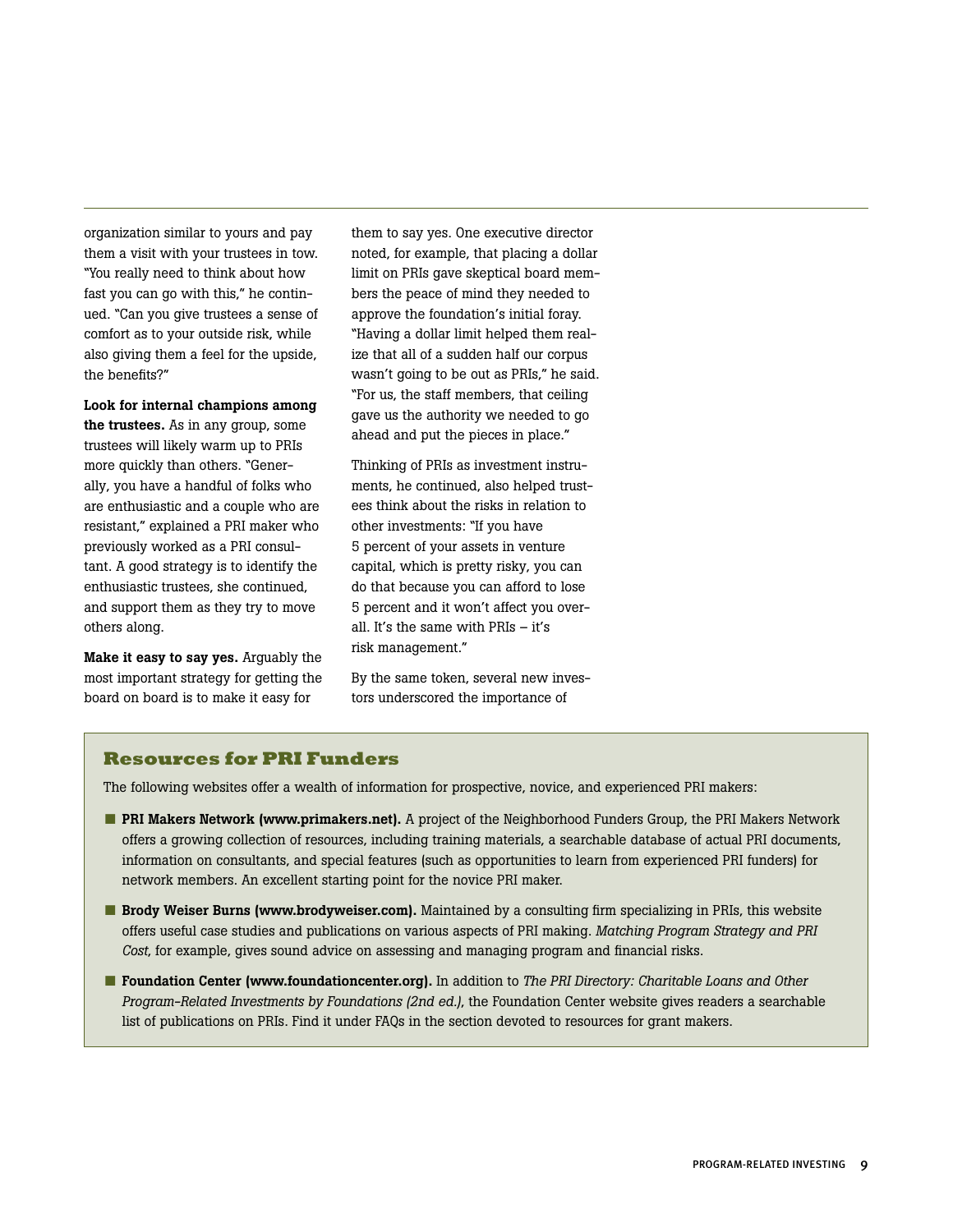starting with clear and simple deals. "Don't get too fancy," one advised. "Keep it small and simple. Build your systems first, and then try riskier deals."

#### FINDING A FEW GOOD DEALS

The good news for inexperienced PRI makers is that finding good PRIs is a lot like finding good grants – but with a few twists. In most cases, PRIs emerge from a foundation's existing program work, usually from current grantees. "Eighty percent of our PRIs go to groups that have been or are grantees," one investor said. This is no coincidence, he explained, but a strategy that the foundation pursues for two underlying reasons: "One is programmatic, in that it helps assure programmatic alignment. The second is, frankly, risk management." Grant makers know things about a grantee's leadership, financial position, and organizational competence that make it much easier to assess financial risk and underwrite an investment. Likewise, grantees are more likely to step forward if problems arise, and midcourse corrections can mitigate the risk of default.

Beyond building on current portfolios, PRI makers cited a list of strategies for finding good investments that will sound familiar to any grant maker: Work in your area of expertise, keep lines of communication open in your community or field, and stay close to your mission. Here are a few other specific tips:

Spread the word that your foundation is open for PRI business. The executive director of a large regional foundation recalled how, after he made a presentation on PRIs to a group of local nonprofits, a respected social service agency that was also a grantee

requested a \$1 million loan to help purchase a new facility. The loan might not have happened without the advertising. "Had they not heard that discussion, they probably would have come for a grant," he noted. "More likely, they would have asked for \$1million, and we would have given them \$500,000 or something less. But they were thinking more creatively after they heard me talk about PRIs." The director of a small foundation with a strong local focus concurred: "We learned that we had to put an emphasis on our PRI program in order to attract applicants."

Integrate PRI development with strategic planning. Several foundations' PRI strategies emerged from long-term strategic plans. For example, as part of a newfound focus on poverty reduction, one foundation decided to develop financial products that would aid its mission. It held a series of focus groups with community-based financial institutions in its region and asked them what they needed.

As a result of the feedback, the foundation channeled investments into underserved rural areas, defined investment terms and conditions, and targeted new financial institutions through an RFP process. "The start-up process took us a while, about a year," a program officer explained. Thanks to the planning legwork, the foundation now has a pipeline of institutions that are developing innovative financial products — key outputs in the foundation's strategic plan.

Make finding and analyzing PRIs a part of the grant maker role. A midsized national foundation has made PRIs a core function of operations. In addition to doing regular grant making, program officers are expected to build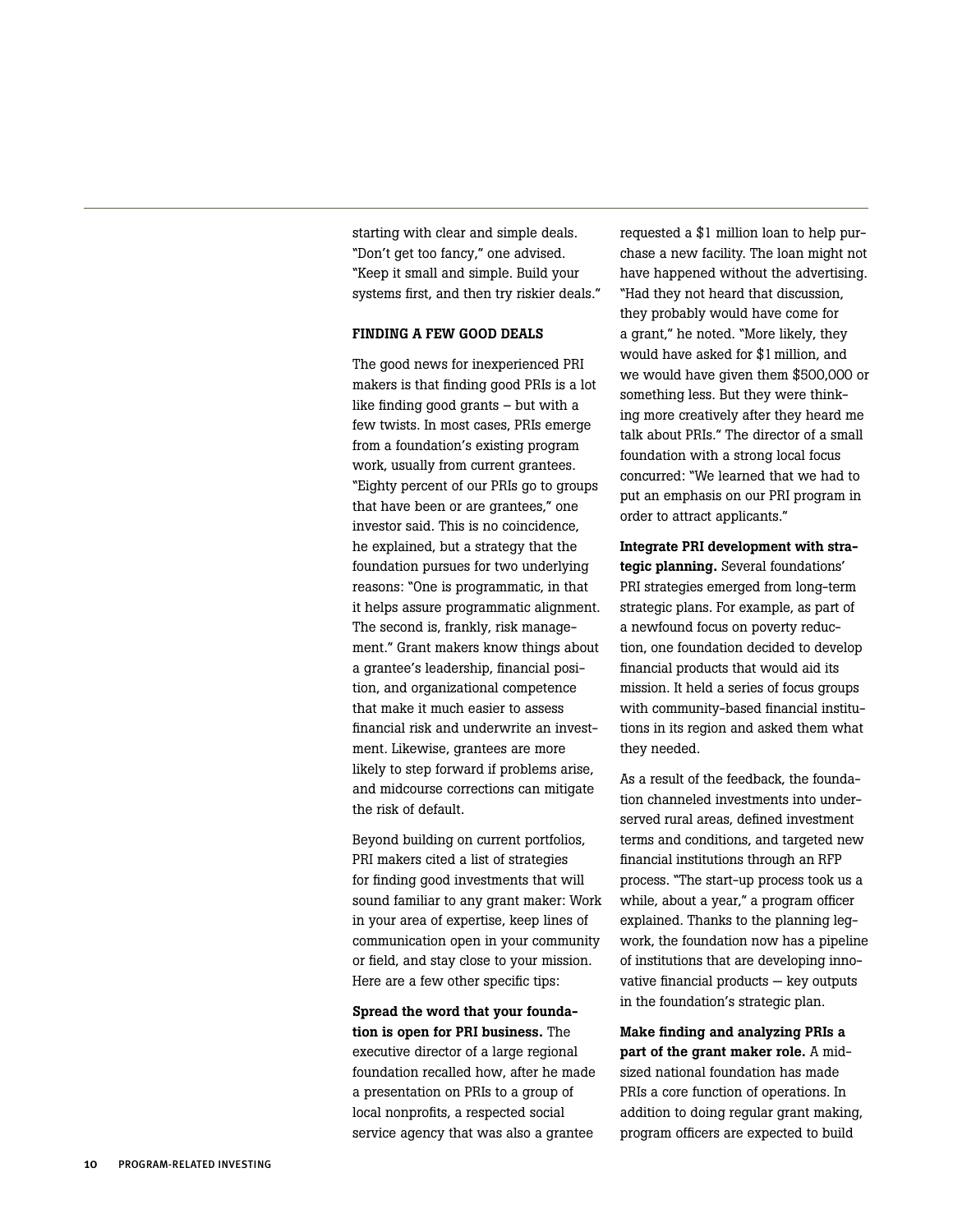their own PRI deal flows. The foundation either hires program officers with financial skills or trains them in credit analysis, underwriting, and financial analysis. Each quarter, the entire staff meets to analyze the PRI portfolio and assign risk ratings to each deal. Program officers present all the material issues: programmatic, economic, legal, management, and governance. PRI proposals then undergo a thirdparty review, a step that helps ensure the integrity of the deals and gives program staff an impartial sounding board.

Use the Internet – but use it wisely. Most PRI makers we talked to generate the vast majority of their investments

from their existing portfolios and professional networks, yet a few mentioned the value of using the foundation's web site to extend their reach. "We didn't want to have a drive-up window, but we did want to get information out to people," said the counsel to a foundation that has posted general information about its loan program on its web site, with an eye toward streamlining the investment process.

In the next iteration of the site, she explained, the foundation intends to include standard loan documents so prospective investees can download, complete, and submit the forms for initial review prior to "their first-cut conversation with a program officer."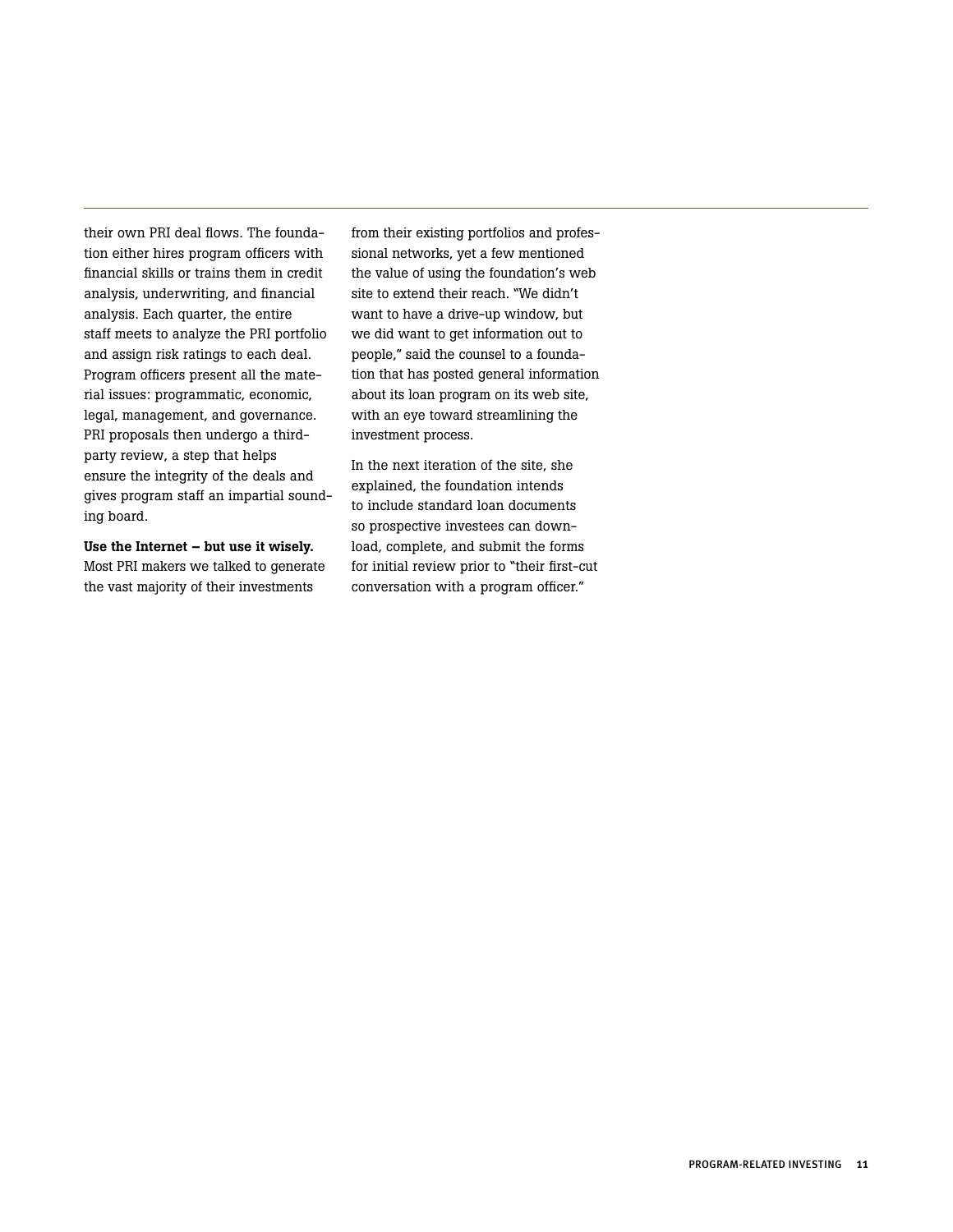## How Three Foundations Got Their Feet Wet with PRIs

The best way to learn to make PRIs is by doing it. As the executive director of one new PRI-making foundation put it, "It comes from experience, and the only way you can get experience is to make some investments."

PRI makers seem to have gotten into the PRI pond in one of three ways: they jumped in, they waded in, or they were thrown in by circumstance.

#### Jumping In: Building PRIs into Overall **STRATEGY**

Some PRI makers set out with the express goal of integrating PRIs into their foundation's overall strategy — a big commitment that may emerge from a strategic planning process or the arrival of a new chief executive. Most foundations in this cohort enjoyed strong board support for PRIs and understood clearly how PRIs would fit into their overall mission.

Not long ago, for example, a family foundation began looking at PRIs as a way to extend its long-standing commitment to fighting poverty in low-income communities. For over a decade, the foundation had focused on building leadership and capacity among the small, grassroots organizations in its grant-making portfolio. After making a few grants to help organizations develop revenue-generating enterprises, program staff began to wonder if PRIs might help them build up their credit histories and business skills. At that point, grant makers reasoned, the organizations would have access to more capital than the foundation could provide with grants alone.

The board gave its enthusiastic go-ahead to pursue PRIs, but there was one major obstacle: no one on the program staff had any investment experience. "We were pretty gun shy about our own capacity to make PRIs directly," the executive director recalled.

The foundation decided to build its internal capacity by co-investing with a more experienced investor that was willing to act as a mentor. The veteran PRI maker shared due diligence with the novice foundation, acting as a technical advisor and consultant on a \$500,000 investment in a community-oriented venture capital firm. Staff members from the two foundations spent several days together reviewing internal systems, investment analysis, skill-sets, and how various job functions – program, administration, and investment – need to be aligned to make sound investments.

As the novice foundation develops its PRI program, it will focus on its core geographic region. In the meantime, the two foundations are exploring other investments. "It's great to have the Cadillac version," said the executive director regarding the experienced foundation's due diligence. "As we learn what we're looking for, we can take more calculated risks."

#### WADING IN: TAKING IT ONE DEAL AT A TIME

Other foundations have moved more cautiously, withholding the decision to pursue a PRI strategy until they have made one or two pilot investments. Even the most supportive board members may need to be convinced, and a go-slow approach can be a good way to demonstrate the effectiveness of PRIs without making major commitments of effort and capital. Several small foundations stood waist-deep for years, setting up a series of ad hoc investment teams that seized opportunities as they arose from the foundation's regular grant making. Other foundations co-invested with other PRI makers but didn't make a deliberate effort to learn the ropes.

The chief operating officer of a foundation on the West Coast described his organization's initial foray into PRIs. Founded in 2002, the foundation has focused mainly on getting its grant-making operations up and running, but the board also approved a \$6 million PRI budget. Instead of staffing up immediately, the foundation hired a consultant to coordinate due diligence and manage the contract negotiations for its initial program-related investments. In 2004, the foundation made its first PRI as a private equity investment in a well-regarded intermediary that provides capital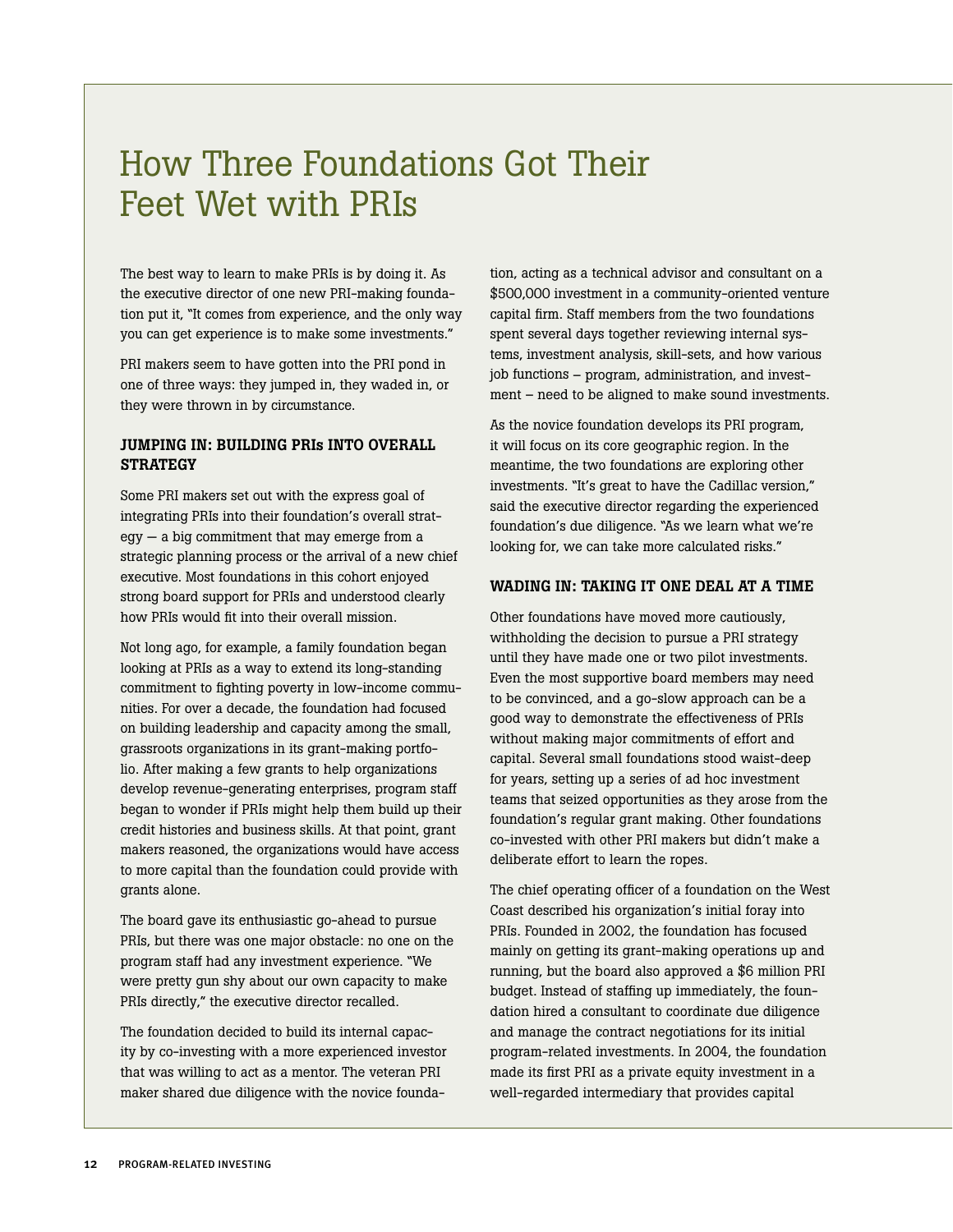for small businesses and microenterprises in developing countries.

Like the organization that dove in, this foundation found an experienced foundation partner that had already invested in the intermediary. The experienced foundation shared due diligence, business modeling, and legal opinions, but the partnership didn't have a strong mentoring quality. "It was sort of like having a lead investor," the COO of the novice foundation recalled. "This was a blue-chip fund we were supporting, but having a co-investor gave us more confidence."

Following the success of that first investment, the foundation is ramping up slowly, selectively favoring a PRI structure when it appears to work better than a grant. The PRI consultant was recently hired as a fulltime employee, and he has begun to develop legal and due diligence capacities — yet, for now, the foundation is still taking it one deal at a time. "I don't know how far it's going to go," the COO said, noting that the foundation doesn't plan to add more staff members to its nascent PRI unit.

Developing internal policies will be part of the work, the COO acknowledged: "What do we do if a grantee defaults on a loan? If we're serious about getting paid back, what expertise and resources do we need to have on hand to restructure a deal? Those are decisions we need to make down the road."

#### Thrown In: Making a PRI to Support Core Grant Making

From time to time, a foundation finds itself making a PRI because it's the best way  $-$  or the only way  $-$  to support a longtime grantee or program objective.

Investments like this tend to have a good-news/ bad-news quality. On one hand, because the investment emerges from a core grant-making area, the foundation knows the field and the players in it. On the other hand, because the proposed investment is thrust urgently upon it, the foundation must scramble to structure a one-time deal. Many times, these are investments foundations can't afford not to make.

For example, a community foundation in the Northeast had long been a supporter of its state's pioneering effort to provide health care for low-income families. In 1994, the foundation made a planning grant to one of four health plans that would provide eligible uninsured children, families, and pregnant women with comprehensive health care under the state's Medicaid program. Within six years, the plan's community health centers were providing care to more than half of all Medicaid enrollees in the state. It was a crucial resource for poor and minority families.

In 2000, the health plan's preferred shareholder, an out-of-state, for-profit company, announced that it wanted to liquidate its holdings, a move that could have imperiled health care access for the plan's lowincome members. "We realized that some entity could come in, buy [the health plan], and decide they don't want the Medicaid population — and there wouldn't really be anything anyone could do about that," said the foundation's senior vice president. "The whole Medicaid managed care system that we had developed would be shattered."

Instead, the foundation made a \$4 million PRI that allowed the health plan to buy out its shareholders and convert to nonprofit status. The foundation purchased the for-profit company's shares and converted its equity stake into a 20-year bond at 5.75 percent.

Although the health plan was in good financial condition and its executive leadership and operations were strong, the investment still carried risks. The plan relies heavily on federal Medicaid funding – a significant factor in an era of state budget deficits and privatization. Recognizing the role of the health plan in the state's health care system, the state agreed to a risk-sharing agreement that provides \$2 million per year as operational revenue above and beyond Medicaid payments for members.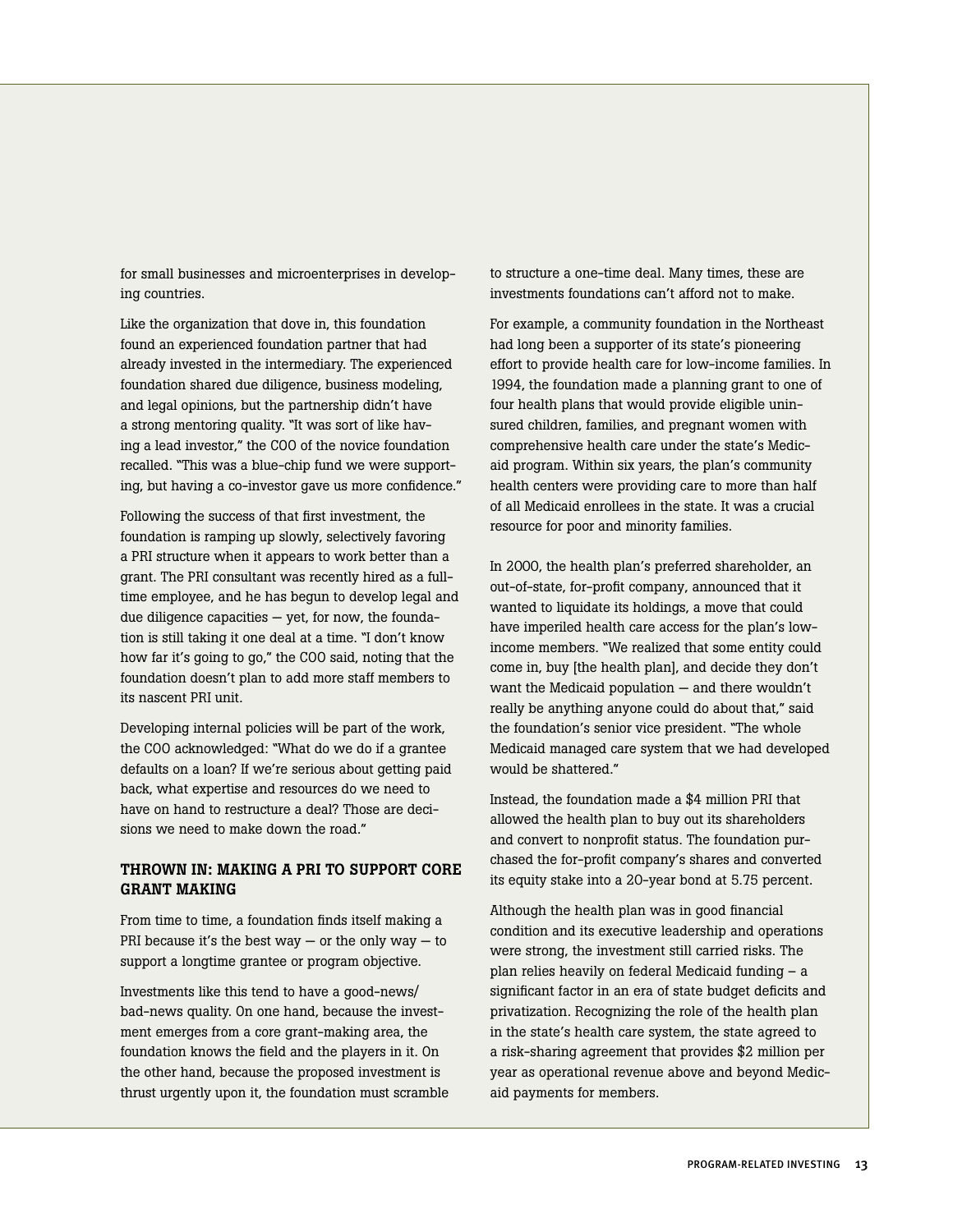## PRI Instruments and Their Uses

| <b>PRI INSTRUMENT</b>                                                                                                                                                                                                                                                                                                                              | <b>EXAMPLE</b>                                                                                                                                                                  |
|----------------------------------------------------------------------------------------------------------------------------------------------------------------------------------------------------------------------------------------------------------------------------------------------------------------------------------------------------|---------------------------------------------------------------------------------------------------------------------------------------------------------------------------------|
| <b>DEBT</b>                                                                                                                                                                                                                                                                                                                                        |                                                                                                                                                                                 |
| Common loan - a sum of money lent by a foundation to a<br>borrower, which agrees to repay the money at a below-<br>market rate of interest at a specified date.                                                                                                                                                                                    | A 10-year, \$750,000 loan with a 1 percent interest<br>rate to help capitalize a microfinance loan fund.                                                                        |
| <b>CASH EQUIVALENT DEPOSITS</b>                                                                                                                                                                                                                                                                                                                    |                                                                                                                                                                                 |
| Certificate of deposit - a savings certificate, typically issued<br>to a foundation by a community development bank or low-<br>income designated credit union, that entitles the foundation<br>to receive a below-market rate of interest at a specified<br>maturity date. A CD may be issued in any denomination.                                 | A \$100,000 deposit in a community development<br>bank or credit union, which lends the money to<br>minority-owned small businesses.                                            |
| Linked deposit - an arrangement in which a foundation<br>agrees to make a deposit in a bank or credit union at a below-<br>market interest rate. In exchange, the financial institution<br>agrees to make a below-market loan to a certain borrower<br>(or class of borrowers). Essentially, a linked deposit is a<br>subsidized loan.             | A \$75,000 deposit in a credit union, linked to<br>business loans for start-up companies in low-<br>income neighborhoods.                                                       |
| <b>EQUITY</b>                                                                                                                                                                                                                                                                                                                                      |                                                                                                                                                                                 |
| <b>Common stock</b> - a security representing a share of owner-<br>ship in a corporation or project with a direct charitable<br>purpose. In the event of liquidation, holders of common stock<br>are at the bottom of the priority ladder for repayment.                                                                                           | A \$5 million stock purchase in a community<br>development bank holding company, which allows<br>a subsidiary to further expand financial services<br>for low-income customers. |
| Preferred stock - a class of ownership in a corporation<br>or project with a direct charitable purpose that entitles<br>shareholders to a stated dividend and a higher spot on the<br>repayment priority ladder in the event of a liquidation. Unlike<br>common shareholders, the holders of preferred stock usually<br>do not have voting rights. | A \$500,000 ownership stake in a national<br>community development bank whose primary<br>business is investing in low-income communities.                                       |
| <b>OTHER</b>                                                                                                                                                                                                                                                                                                                                       |                                                                                                                                                                                 |
| Loan guarantee - an arrangement by which a foundation<br>agrees to repay a loan with interest in the event that a<br>borrower defaults.                                                                                                                                                                                                            | A \$200,000 loan by a commercial lender to a<br>consortium of child care centers to support small<br>business development; a foundation guarantees<br>repayment.                |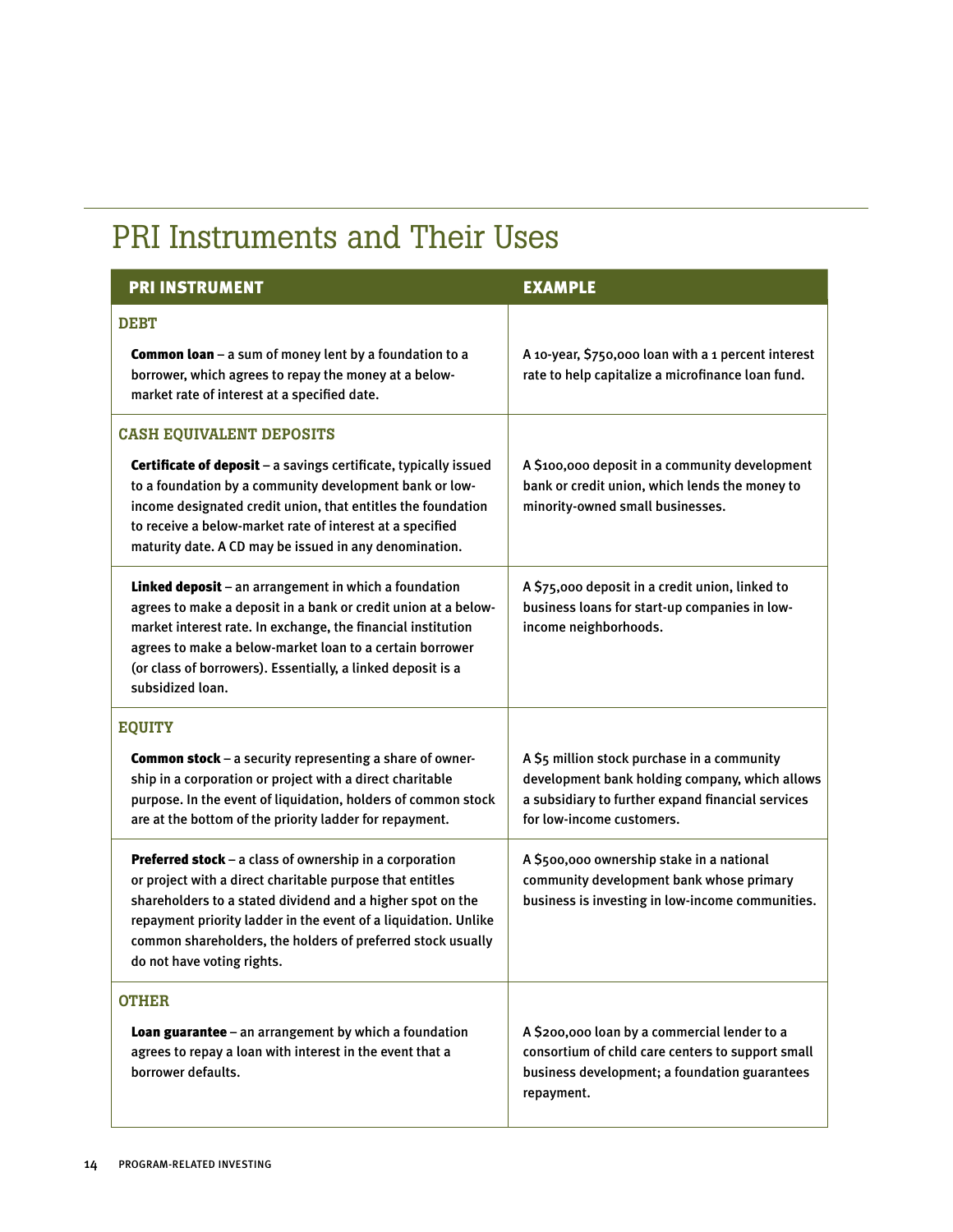## **Making and Structuring Deals**

"In my judgment, PRIs require the same kind of programmatic review that one would give to a very important grant," said one investor. The additional challenge, he continued, lies in having the systems in place to analyze and structure deals. "There is definitely an art form to it," he noted. "You have to analyze the deal at first impression, and then negotiate and structure it in a way that helps the project advance but at the same time protects the investment repayment ability. And then you have to know how to document the deal and get it closed."

Every foundation's investment process is different, but all follow a few basic steps, outlined in the following sections.

#### Early-Stage Analysis

Many foundations do a certain amount of informal, preliminary work by talking to grantees and colleagues about opportunities and ideas that might align with their programmatic interests. "We don't have a set idea about what an opportunity should look like," one investor said. Another noted that it's sometimes possible during early conversations to get a clear picture of your own "appetite for risk" in a prospective transaction: "If the organization is throwing out investment ideas that your foundation wouldn't consider from a risk perspective, then a PRI might not be the way to go."

Once a potential deal emerges, a grant maker typically does a "back of the envelope" assessment of the potential investee's financial position, management, and organizational fit. Some foundations also do a quick review of an organization's internal financial documents, looking for basic financial and organizational soundness.

Here's the list of documents that one foundation requests at this stage:

- A short concept paper (three pages) describing the borrower and the request, including the proposed amount, term, and use of funds
- Fiscal year-end financial statements for each of the last three years, including audited statements and recent management letters from the group's auditors, if available
- The organization's budget for the current fiscal year
- Financial, fundraising, staffing and/or business plans (only if readily available)
- An organizational staffing chart and other organizational background materials, including organizational annual reports or brochures describing recent achievements
- Any background materials that have already been prepared with respect to the proposed project: demand analysis, financial projections, and management plans and procedures

#### Due Diligence

Following early-stage analysis, most investors conduct formal due diligence, though the specifics depend on the type of organization and investment vehicle under consideration. "Our due diligence starts with the program officer articulating why, from a program perspective, the PRI makes sense," one investor said. "One has to understand the structure of the transaction to craft a due diligence process that makes sense to analyze the risk and strength of each deal."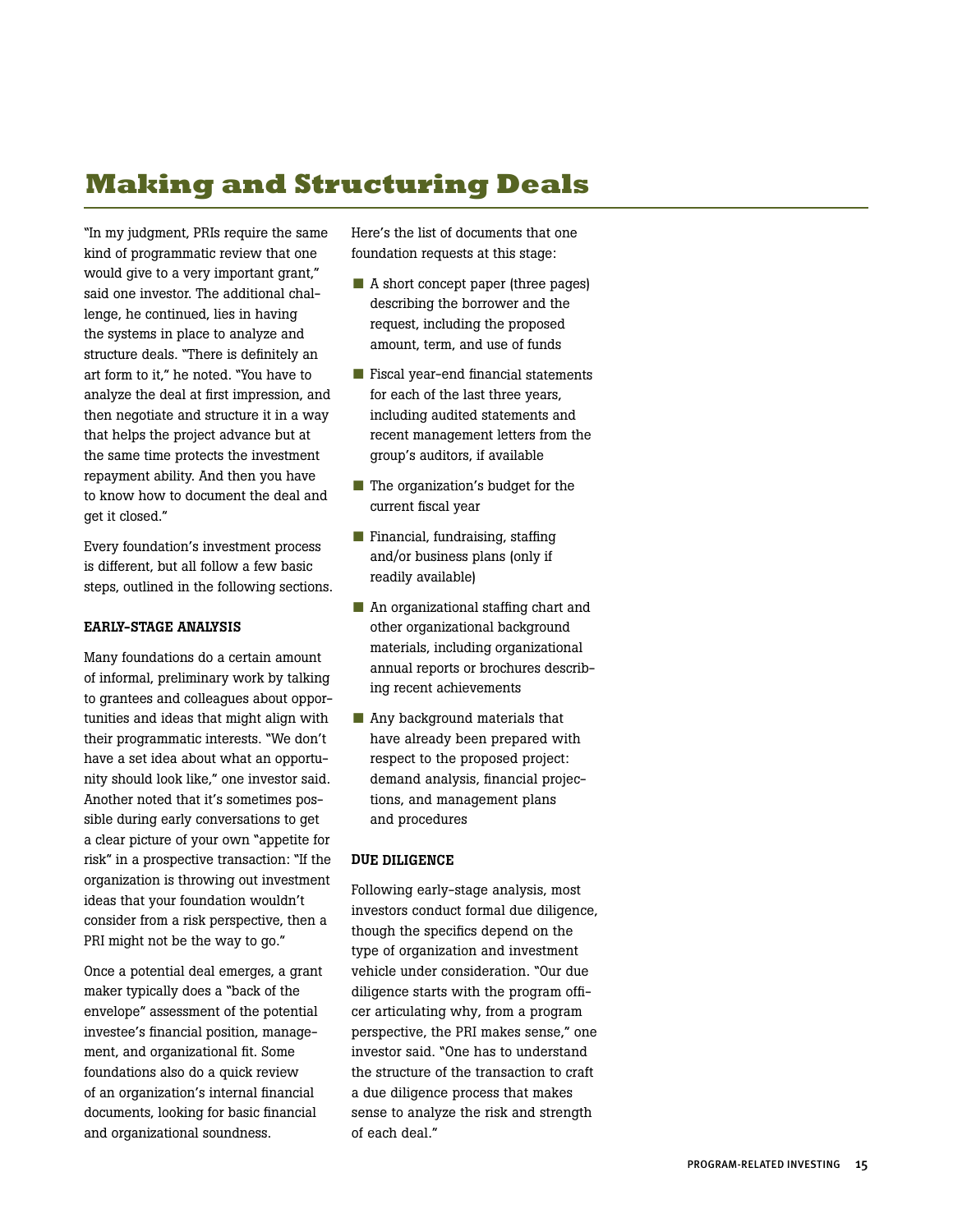#### How Much interest SHOULD WE CHARGE?

There are no hard and fast rules governing PRI interest rates, but there are some guidelines. The important thing to remember is that, in order to meet the IRS charitable purpose requirement, a PRI must generate below-market returns on a risk-adjusted basis. There are two general approaches to calculating interest and returns:

- Set a ceiling. Many foundations set a standard below-market interest rate for all loans at a certain percentage of the total value of the equity investment. A flat 1 percent interest rate, for instance, ensures that almost any loan is below market. A uniform interest rate can also streamline reporting and repayment.
- Discount market risk. Other investors calculate the return a given investment could expect to generate in the private market, and then discount it according to the recipient's needs and IRS guidelines. "We take seriously that we must demonstrate that our pricing is concessionary compared to what a socially indifferent investor or lender would require," one investor explained. "But if that means that we get 5 percent or 7 percent return, and that is clearly below market for that particular investment, then that's fine."

In general, the essential factors include capacity and tenure of management, financial position (capitalization, debt, cash flow), and financial track record. Legal due diligence also starts at this point. Some investors also compare peer organizations, using a process known as benchmarking.

#### Structuring Investments

In most foundations, a program officer prepares an investment recommendation, which outlines the programmatic rationale for the investment, describes the terms, and analyzes the financial and material issues that emerged from the due diligence process.

If the investment is a loan, the parties agree to the terms: amount, interest, limitations on use, repayment schedule, collateral, and reporting procedures. A foundation may also structure a series of covenants that govern ongoing monitoring and reporting. Similar agreements underwrite many equity deals.

#### Monitoring and Reporting

Most PRI investors require quarterly or annual narrative reports on programmatic goals, just as they would with grants. The financial aspects of a PRI, however, demand additional reporting. Most foundations require recipients to report on key financial indicators (available cash, amount of debt, and net worth), personnel (using "key person" covenants to make sure top staff aren't going anywhere, or that investors are kept informed if they do), programmatic monitoring, and organizational monitoring (staffing, technology, board development, and leadership succession). It's important, said one program officer, "to define monitoring expectations

upfront – for the comfort of your board, your management, and the borrower." "And," said another, "if you're going to put covenants and other stipulations on use of funds into the loan, you're going to need to monitor them," either directly or by hiring consultants to manage due diligence.

"Good PRI making," said one investor, "requires a lot of follow-through between closing and repayment including managing the expectations of borrowers that the PRI will simply be renewed. For PRI makers, getting the money out is important, but getting it back is important, too."

#### RESTRUCTURING A FLOUNDERING Investment

If an investment runs into trouble, grant makers emphasize the importance of getting paid back.

In most cases, investors fall back on the strong relationships they have established with the investee and simply try to work things out. As one investor explained, "In some cases, it has just been a matter of working with management to be very clear about their plan for turning this around." How management responds to questioning can reveal a great deal about their view of the problem and how they will address it. "For us, the willingness to be open and candid is very important," he added.

In some circumstances, this investor said, the foundation has "called" its collateral, which could be in the form of real property, general liens, or cash collateral. In other cases, the foundation has restructured the loan to extend the repayment period or accelerate repayment. "More often than not," he con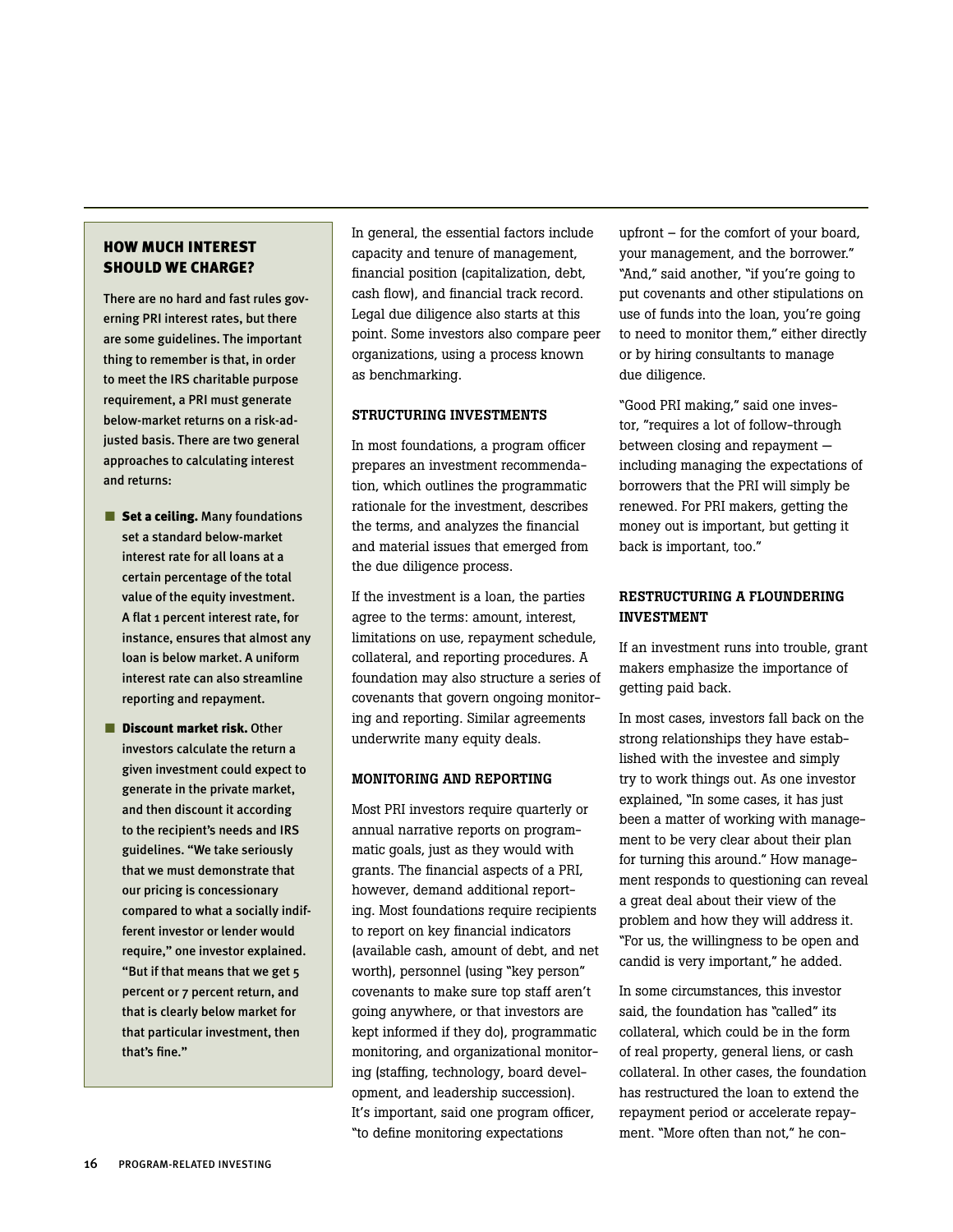cluded, "it's just a matter of engaging to understand what they are doing. If they come up with a plan, you go with that. You monitor quarterly performance, and keep a close eye on things." It's also possible to write off part of the loan or, in a worst-case scenario, convert it to a grant.

PRIs are not grants in disguise, several investors insisted. "The moment you say, 'Poof! It's a grant,'" warned one, "is the moment you lose your leverage" — and not just with that par-

ticular grantee but potentially with your entire portfolio. "If one investee defaults without consequence, others will look around and say, 'They're not serious about getting paid back.'" More broadly, some funders argue, allowing borrowers to default without consequences distorts the market for PRIs. As one PRI maker noted, "Borrowers have varying perceptions about how serious foundations are about the return of principal, and it has an unsettling effect on the PRI marketplace."

#### The Terms of the Deal

A lot of investing comes down to a handful of questions: When and under what terms will a lender be paid back? What profit will a lender realize in exchange for its financial risk? And what recourse will an investor have in the event of default or bankruptcy?

Repayment Terms *– how a lender or investor will be paid*

- Straight-line amortization paying off a loan in regular installments over a set period of time
- Interest only with balloon paying interest only for a set period of time with the principal balance due at the end of the term
- Interest only converted to amortized term loan paying interest only for a set time, with the balance then converted to straightline amortization
- Dividend/distribution a company's (or partnership's) payment of cash to shareholders

Security – *the collateral, if any, on a loan*

- Secured debt guaranteed by a pledge of specific assets or collateral
- Unsecured debt not backed by collateral
- Recourse *what the lender can do if the borrower defaults on a loan*
- General allows the lender access to all of an organization's assets if the borrower fails to repay the loan
- Limited allows the lender access only to a certain class of assets (for example, cash but not real estate)

Loan Position – *the order in which multiple lenders get paid back if the borrower defaults and assets are liquidated*

- Senior debt that has priority for repayment at liquidation
- Subordinated debt that is either unsecured or has a lower priority than that of another debt claim on the same asset or property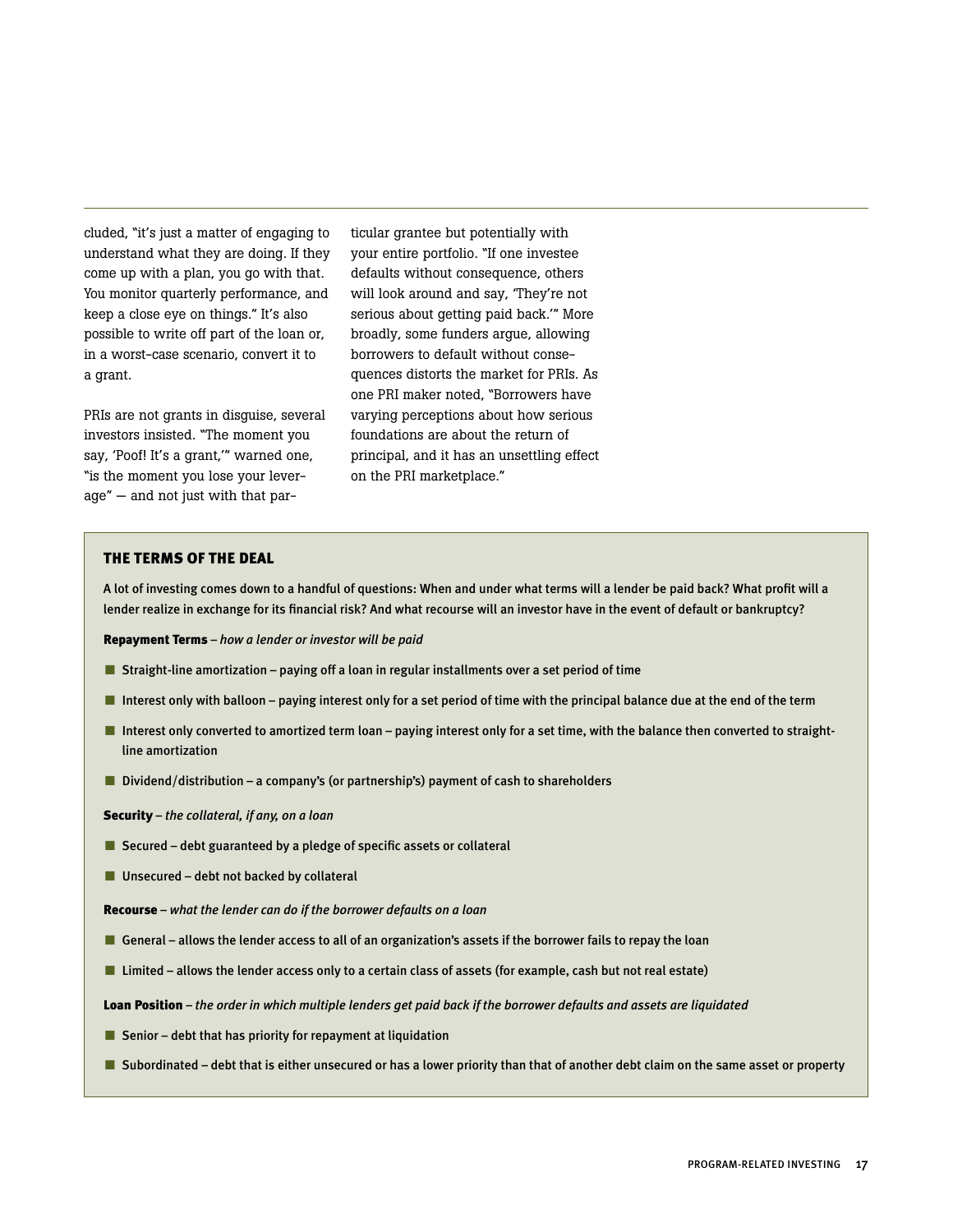## From Idea to Closing: One Foundation's Process

We asked an experienced PRI investor to describe his foundation's investment process, from early-stage analysis to closing a deal. Here's what he said:

■ Early-stage analysis. "We have a document request list that we give to the grantee or the organization. We try not to have them generate anything new for us at this stage. If they have a business plan, we'll take a look at it. If they don't have one, that's okay. We look at their basic financial information: again, stuff they've already produced."

"The outcome of this process is a three-page memo that is then shared with our legal staff and other PRI makers, as well as the referring program officer. Then we have a meeting to discuss the potential deal. Really, the purpose of this meeting is to determine if we should give it a red, green, or yellow light. Is this a deal that we're willing to look at further? Does it pass some basic thresholds for feasibility? Does it really manifest the program interests of the foundation? Does it satisfy basic thresholds for charitability — in other words, is it legal? Does it offer some reasonable chance for repayment — is it financially feasible? Assuming we come up with a yellow or green light, we develop a list of questions that the due diligence process should be addressing. I'd say about 60 percent of the potential deals make it through this phase."

■ Due diligence. "Then we go into a more formal due diligence process, which involves more document collection, especially if the prospective grantee hasn't already developed a full-blown business plan. We usually do a site visit and have significant interaction with other stakeholders: board members, other staff members, customers, other creditors, other funders, regulators."

"Toward the end of this process, we start developing a term sheet for the deal and a recommendation for foundation management about where we think the deal should go. Assuming our program officer and the foundation management agree, we work the term sheet up into a recommendation for action."

- Structuring the deal. "Between approval and closing come the steps of developing the legal documentation of the terms that were negotiated prior to approval and satisfying any supplemental conditions that were put on the PRI borrower. Then we close and actually fund the loan. Occasionally, a regulatory or legal issue will knock a deal out at this stage, but that's rare."
- Getting to the closing table. "From early stage through the due diligence process is probably anywhere from six to ten months. From approval to closing is anywhere from two to four months. But this is ideally. Sometimes deals do stretch out, and we end up with several years pre-closing. Sometimes you can do deals, especially renewals, fairly quickly."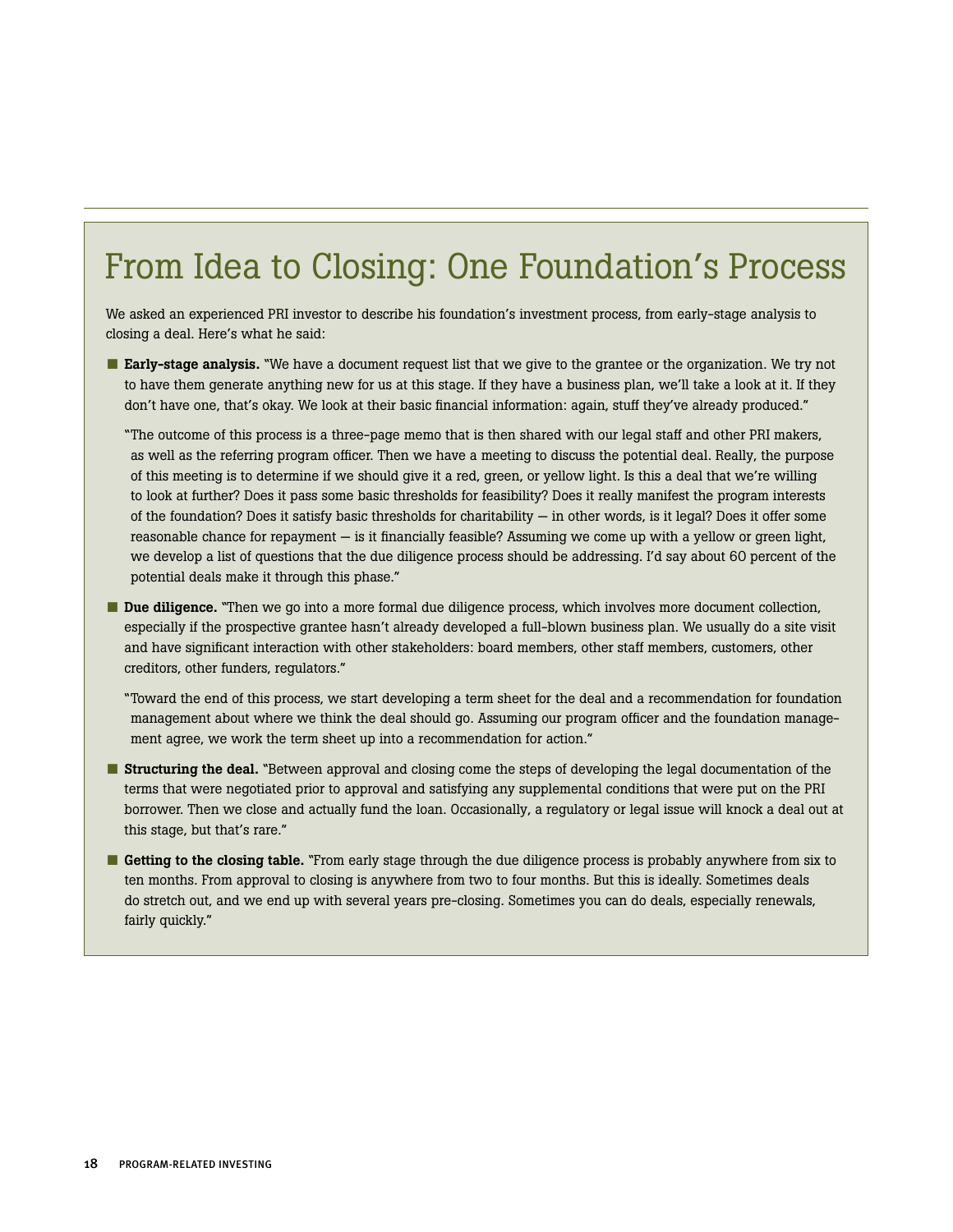## **PRIs in the Big Picture**

"There has to be a clear sense of how program-related investments fit within the grant-making mission of the organization," said one longtime PRI maker. Here are the leading reasons why foundations use PRIs:

To prove a market or the creditworthiness of an institution. In many cases, PRIs are the risk capital for unproven markets, companies, or institutions. Here's how one investor described his foundation's strategy: "One of the things we think PRIs can do is to help an organization build a record of managing debt successfully. And in so doing, they position themselves to be able to access capital markets more broadly down the road." When a grantee goes on to apply for bank debt, the foundation serves as a reference: "The bank isn't focused on the fact that we made a PRI. For them, it was a senior loan for seven years at 3 percent, full stop."

To catalyze or strengthen good management within recipient organizations. Because PRIs add another level of complexity to management and operations, the organizations that do well tend to have managers with the skills needed to achieve both social objectives and bottom-line outcomes. In the view of one investor, helping to build that management expertise is one of PRI making's greatest strengths: "The fact is, solid management, good management, is tough. A lot of social enterprises have good intentions, but not necessarily management experience."

To become better grant makers. While the same outcomes can be achieved with good grant making, PRI makers – all of whom are also grant makers –

insisted that the shared financial risks and long-term commitments demanded by PRIs forced them to be more disciplined in evaluating and supporting recipient organizations. Said one PRI newcomer, "PRI making has been really good for us, because it's really pushed our work in lots of areas. It's shifted the emphasis we put on analytical information and due diligence."

To help investees retain a commitment to mission. Given the enormous market pressures many mission-driven enterprises face, PRIs can sometimes help recipients retain their commitment to mission by offering a unique source of capital. The chairman of a large community development banking institution recalled, for example, how equity PRIs gave his institution the flexibility it needed to continue its work in underserved markets: "If you're dealing with something like a regulated financial institution or bank holding company, regulators have always been very demanding of wanting to see equity, not debt, on your balance sheet."

To extend the foundation's resources.

A longtime PRI maker from a national foundation characterizes PRIs as "recyclable, interest-bearing grants," a description that underscores their unique ability to extend a foundation's resources. Because the principal is returned to the foundation, along with interest or capital appreciation, PRIs increase the overall pool of funds available for grant making or programrelated investing. Another longtime PRI maker noted that PRIs are particularly attractive instruments in a down economy. "A lot of grant makers began thinking about PRIs beyond the normal grant-making process when overall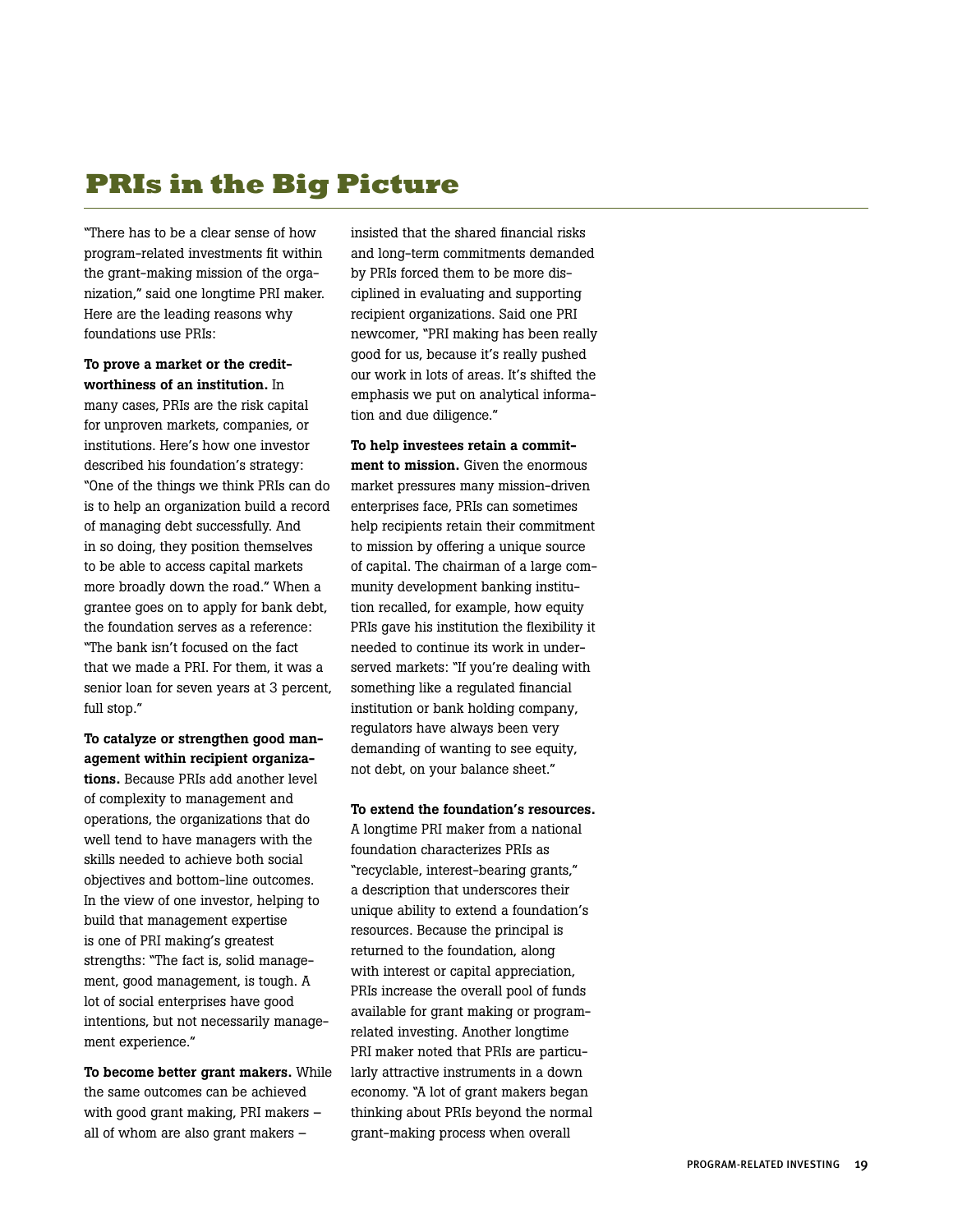assets took a dip," he recalled. "Suddenly, the restraints on grant making were apparent, and the idea of also being able to do a program-related investment for a selected project or development seemed to be very attractive."

As a bridge to mission-related

investing. In recent years, a handful of practitioners have been asking how foundations can break down the firewall separating program and finance, and begin using the endowment in pursuit of mission. Or, as the representative of one foundation framed the question, "Should a private foundation be more than a private investment company that uses some of its excess cash flow for charitable purposes?"

There are two main schools of thought in response to that question. One argues for a strict separation between investments and program activities. "In our view, the goal of the investment team is to maximize the value of the foundation's endowment so we have

more money to make grants and PRIs," argued one longtime PRI maker whose foundation is not pursuing missionrelated investing. "PRIs sit squarely in our program area. We don't see them as investments; we see them as a form of grant making that has particular utility and benefits in very particular situations."

Foundations that make missionrelated investments, or MRIs, take a different view. They contend that their strategy is not inconsistent with maximizing the value of the endowment. They believe that foundations should, where possible, invest their financial assets in pursuit of their missions.

A few foundations are using an expanded range of instruments to invest foundation assets. For a picture of how one foundation sees the continuum of potentially useful vehicles — from grant support at one end to private equity at the other — see the diagram at right, developed by the F. B. Heron Foundation.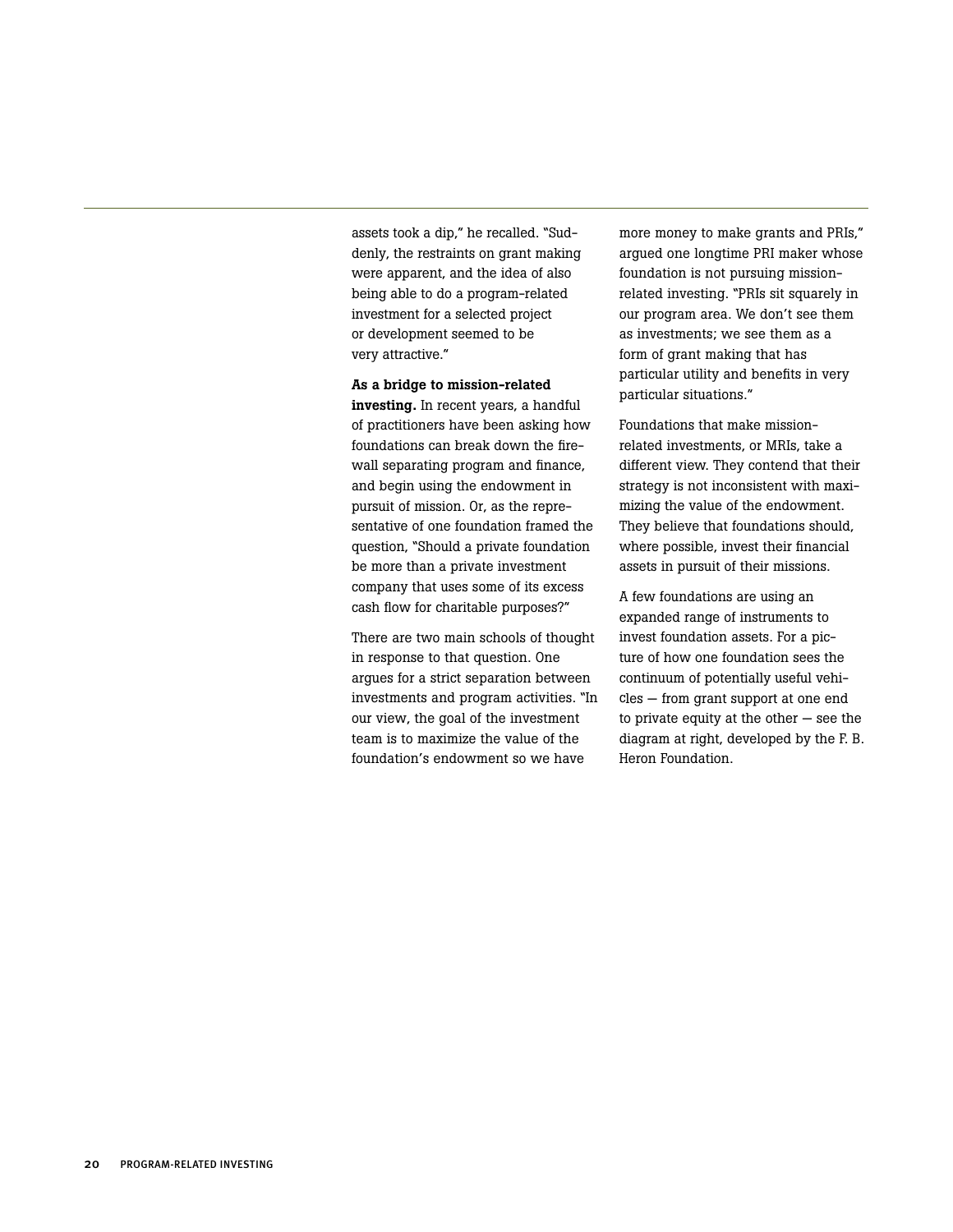The F. B. Heron Foundation makes grants and PRIs while also maintaining an MRI portfolio that includes targeted mortgage-backed securities, taxable municipal bonds, and privately placed notes aligned with its programmatic interests, along with private equity investments in venture and real estate funds focused on inner-city and rural communities. For more information on MRIs, see the Foundation's 2004 publication, *New Frontiers in Mission-Related Investing*, available at www.fbheron.org/viewbook\_frontiers.pdf.

#### MISSION-RELATED INVESTMENT CONTINUUM



Source: F. B. Heron Foundation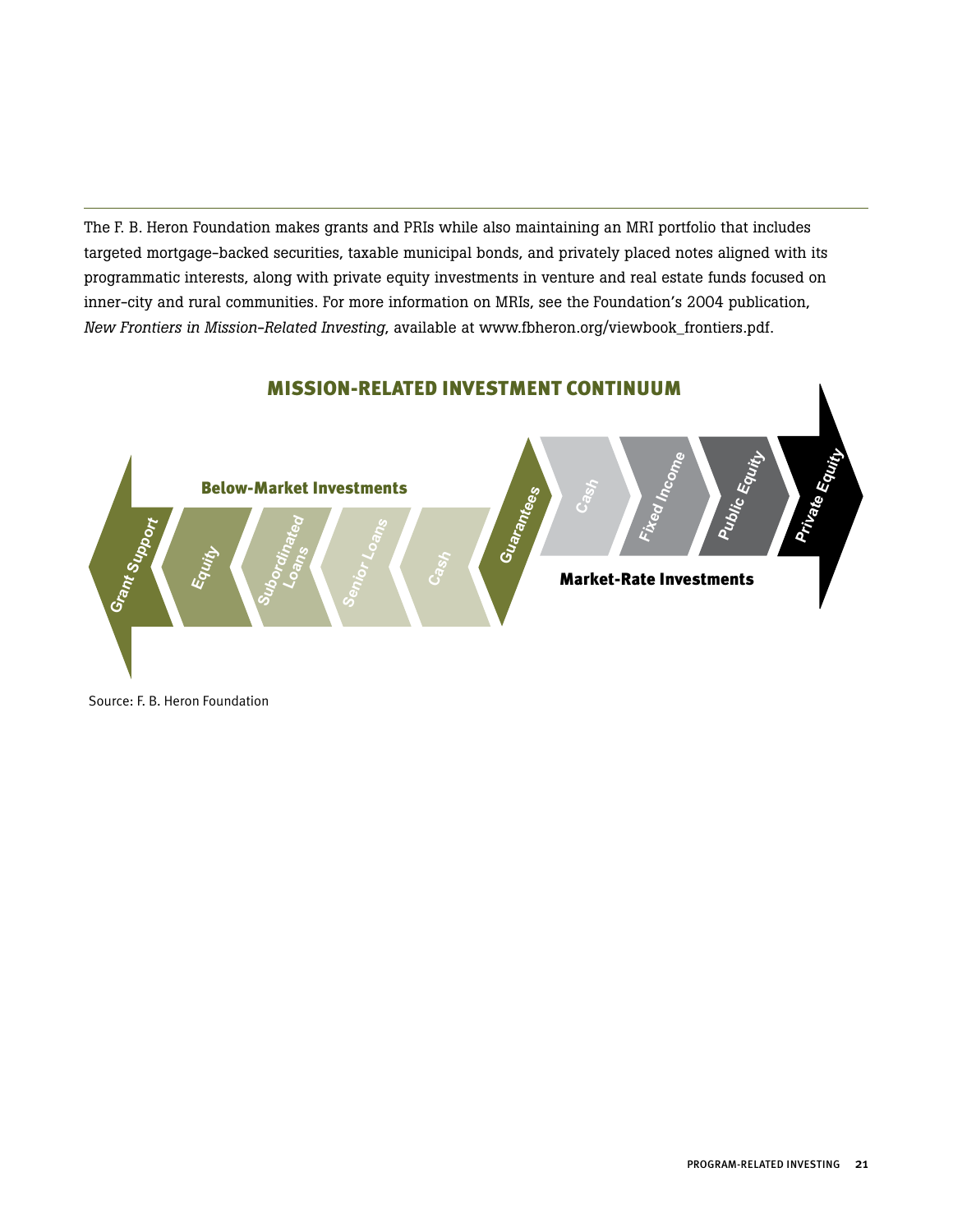## **Four Tips for Novice PRI Makers**

- Take another look at your grant portfolio and talk up PRIs to current grantees. Sometimes the best investment opportunities are already in a foundation's grant portfolio. One PRI maker recalled being asked by a grantee for a \$500,000 grant to help capitalize a landscaping business that would employ developmentally disabled adults. "Their income projections were reasonable enough to sustain the business, but we didn't want to shoulder all the financial risk with grant money," he explained. Instead, the foundation persuaded the nonprofit to take a \$200,000 grant and a \$300,000 PRI, thus shifting some of the financial risk to the nonprofit. The loan instilled a measure of financial discipline that might not have accompanied a single, large grant. As it happened, the enterprise didn't even need the full investment. Now, a year later, the landscaping business is ahead of schedule to repay what it borrowed and is looking at new opportunities.
- Co-invest with an experienced PRI maker. Partnering with an experienced investor is arguably the best way for a new investor to gain experience. "It's important to realize that you don't have to do this alone," one PRI maker advised. "Over the years, there's an 'involving' practice in program-related investments, which means that it's possible to jointly underwrite deals with other foundations." Co-investors share due diligence, investment analysis, and documentation. Perhaps more important, co-investing gives newcomers a feel for the underlying investment processes and a sense of how they all fit together. "There's an infrastructure to support program-related investing that didn't exist even a few years ago," the investor continued, "but it does now, and that can greatly assist the ability of a foundation to do this work, do it well, and do it with some confidence." One new PRI maker offered an additional tip: Look for a partner organization that's similar to your own, since "private foundations and community foundations are subject to different rules and may have different views and needs."
- Invest in intermediaries. Several experienced investors urged novice PRI makers to consider financial or community development intermediaries for their first few deals. Their rationale was the same as for their own investments. "For more traditional grant makers, getting involved with an intermediary means that making a PRI doesn't need to be that taxing," one investor noted. "I don't think it has to be a brain drain for them." Likewise, novice investors can "buy into" deals that are already vetted and structured by other foundations – technically a co-investment, but one that requires less time and fewer resources that a full partnership.
- Break down barriers between program and finance. A final piece of advice from several investors was to look for expertise within your own organization. The finance and investment units at many foundations are valuable sources of expertise, especially at smaller foundations that may not have the resources to hire dedicated PRI staff. "It's possible for a small organization, or someone new to the field, to extend themselves by just thinking through what they want to achieve," one investor said. "Start by asking how far you can get with grant-making analysis and protocols, then add whatever due diligence is needed to make investments." For modest investments and relatively straightforward deals, a foundation's internal expertise is likely sufficient, at least for planning. "For skills you don't possess at the moment, hire a consulting firm," he advised. "Style your engagement so it's not just a one-off experience, but an organizational learning opportunity, so the capacity gets built in-house."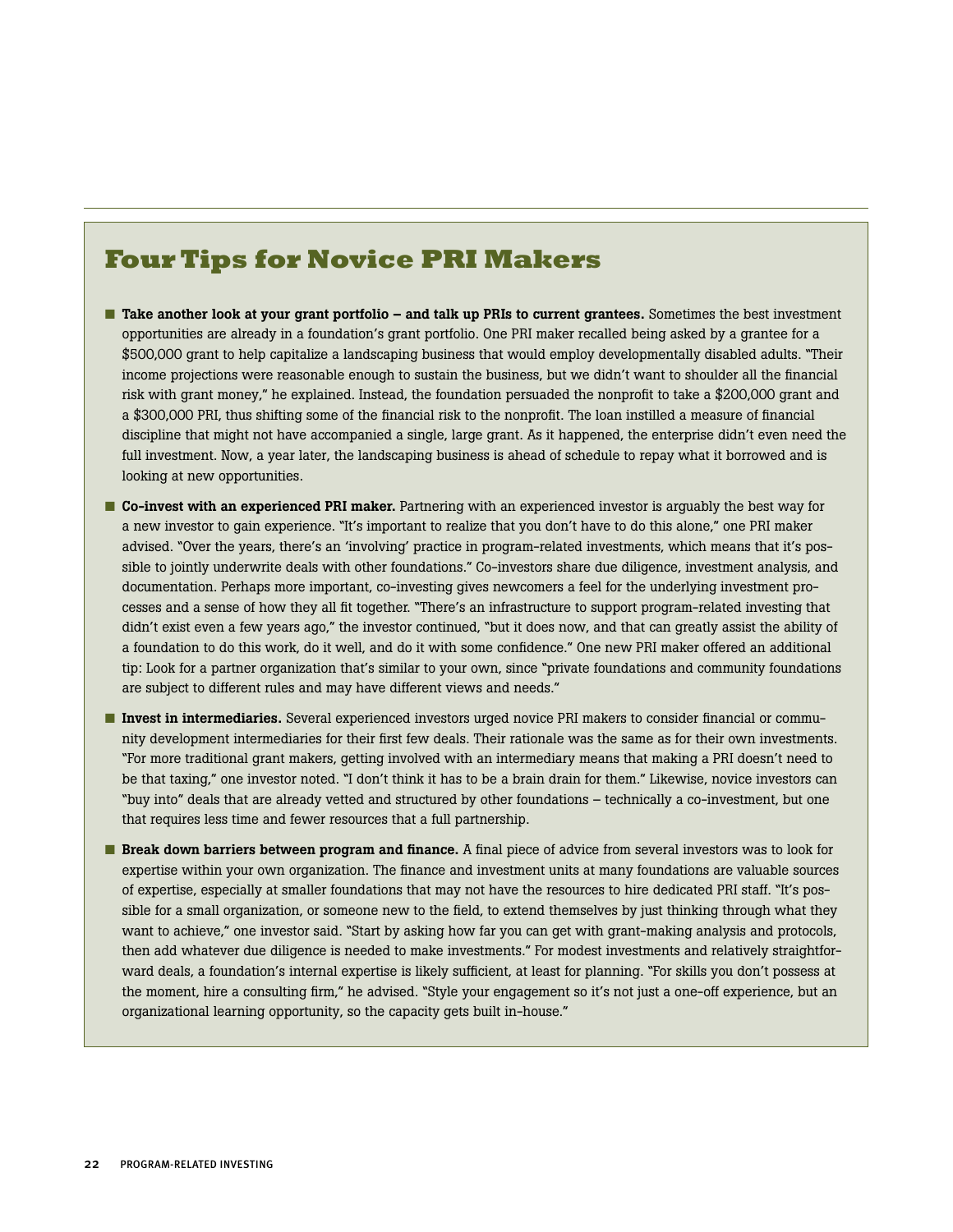## **Top PRI Mistakes**

Are there classic pitfalls in making PRIs? You bet!

Just to be sure that "the picture is not too rosy," a few seasoned PRI funders shared their personal shortlists of common mistakes:

- Taking on too much risk by going it alone. Funding a project independently, rather than collaborating with others or working through an intermediary, can make for hard going if a project turns out to be poorly designed, or the project developer lacks experience, or the assumed market fails to materialize.
- Financing too large a stake in a project. If difficulties arise, there's a tendency to turn to the sponsor with the deepest pockets. Or, alternatively, a project can stall and never be completed. Funders and others beyond the PRI maker should have a stake in seeing the project through to completion.
- **Funding nonprofits on the rocks.** Some organizations will try to get loans as a last resort, even when they have no real means for repayment. It's important to look closely at the assumptions presented by PRI seekers, and to avoid throwing good money at a hopeless situation.
- Venturing too confidently into the venture capital arena. Unless a PRI maker is dealing with a seasoned venture capital firm, where there's a clear time horizon and path to exit, it's usually harder to recoup the value of a venture capital investment than a straightforward loan. Investors sometime lose a portion of their initial outlays in community development venture capital funds — an outcome that may seem attractive to PRI makers when compared with a grant-funded effort — but it makes sense to align expectations with that reality.
- **Funding in an unfamiliar field.** It's easy to get seduced by a good idea that is "out of program," something that would not be funded with grant money because it doesn't fit. Without knowledge of a field or community, the players, and how the overall markets work, it's hard to be a responsible investor.
- Not building in mechanisms that raise flags when trouble approaches. Many foundations have learned the hard way to manage risk by including covenants that specify minimum financial benchmarks that must be maintained by the borrower during the life of the loan. Also, if the project doesn't require the entire amount upfront, some PRI makers choose to disburse the funds in stages – especially if the borrower is new or the proposition risky.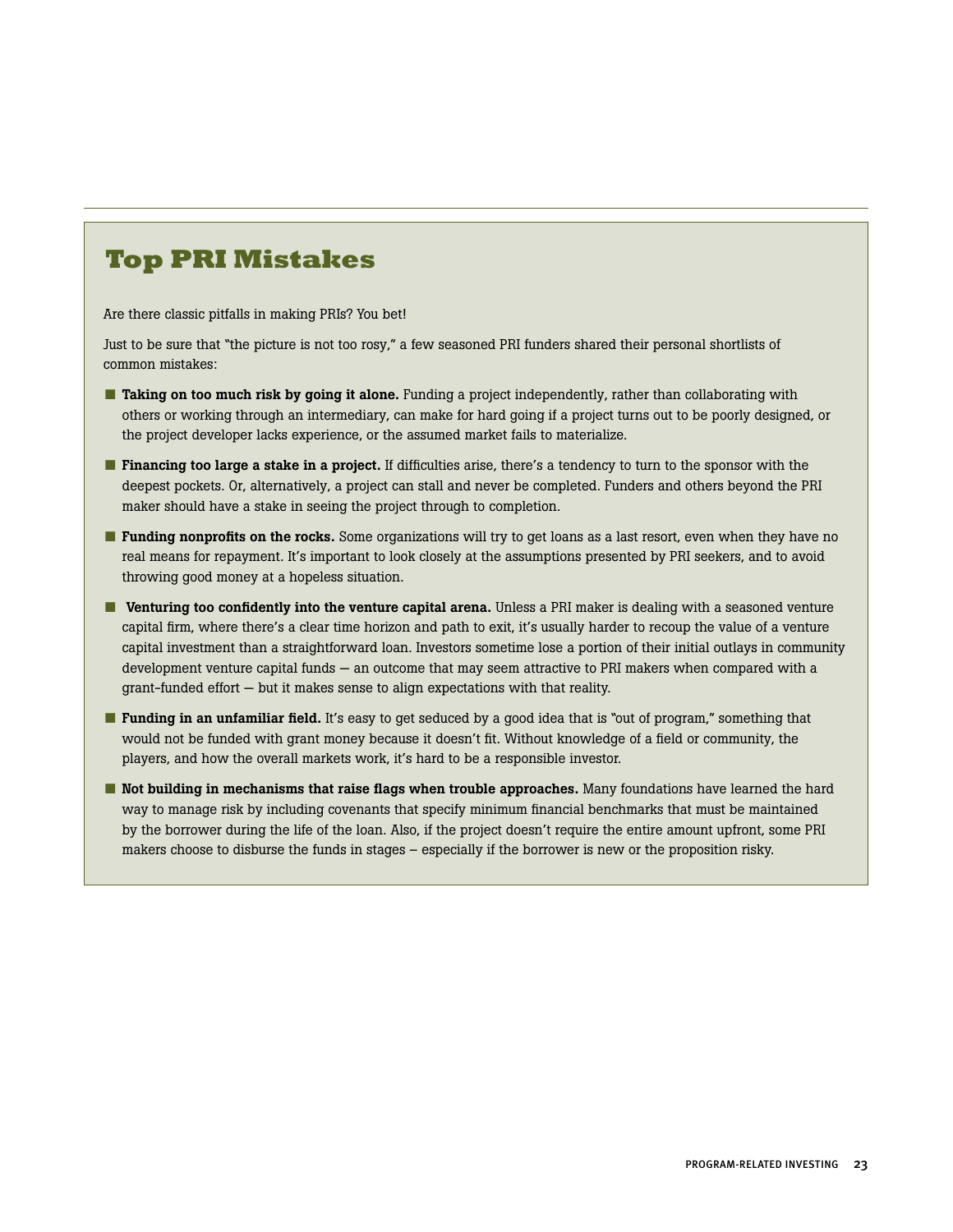## **What PRI Recipients Wish Their Investors Knew**

Apply lessons from your PRI practice to grant making more generally. Several PRI recipients lauded the mindset that investing forces grant makers to adopt. "I think foundations really ought to consider whether this kind of investment and institution-building strategy is actually preferable to grant making," one recipient said. Unlike grant making, which is often focused on the short term, PRIs allow recipients to focus on long-term goals of hiring and retaining talent and building their core business so they can achieve scale and impact. Plus, she continued, "the not-for-profit sector would benefit if it were more investment-oriented."

#### Standardize reporting requirements,

please! Since many PRI investees receive investments from several different PRI makers, each with its own set of measurements and reporting procedures, reporting can become an administrative headache and a drag on investees' efficiency. The solution? "It would be really nice if the foundation community could agree on a standard set of templates for underwriting and expenditure reporting," one recipient said.

What about the other 95 percent of foundations assets? Several PRI recipients urged foundations to consider investing part of their assets in mission-related, market-rate investments. "Foundations should develop 'investments-related programs' in addition to program-related investments," one asserted. "They would be more economically driven and would still have a program component, but they would fulfill what's being bandied about by a lot of folks as a blended value proposition" – a market-rate return in pursuit of social goals. Noting that several foundations are currently investing portions of their endowments in blended value instruments, one grantee urged others to follow suit. "I think there are some real opportunities for foundations to be on the cutting edge – not just in the foundation world, but in the investing community."

#### Loans are good, but equity is bet-

ter. Loans and other debt instruments account for the vast majority of PRIs; recipients welcome these investments, but many wish foundations would make more equity investments. "I think that the best opportunity to use PRIs is through equity investing," said one PRI recipient, "especially for things that have a very difficult time getting capitalized through traditional means." Equity provides more flexibility, he continued, particularly for start-up ventures, regulated financial institutions, and businesses in unproven markets.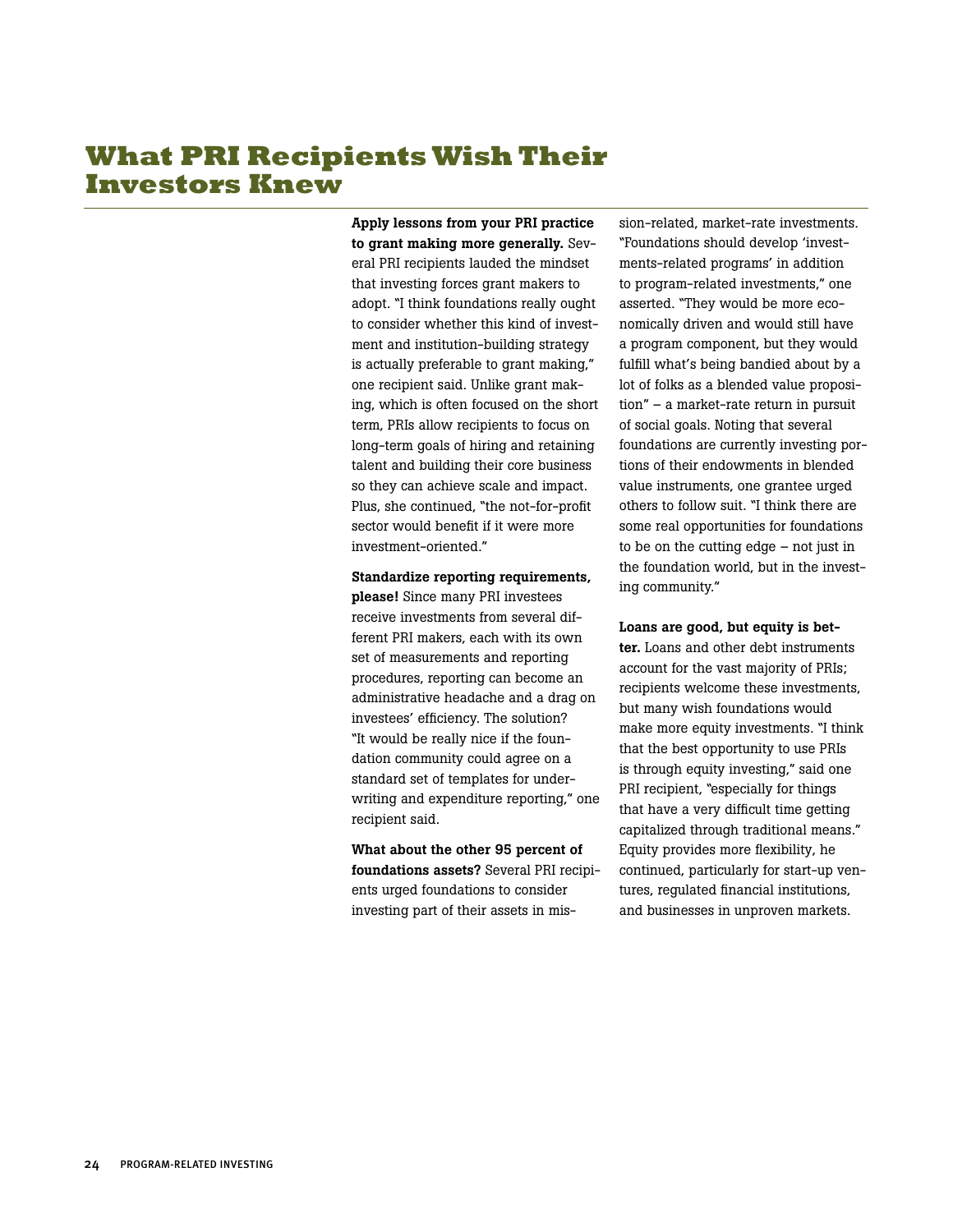## **Ways to Use This Guide**

This guide was written primarily for foundation executives, grant makers, and donors who are interested in getting started with program-related investing. You may find it especially valuable in some of the following situations:

- With your board: Sharing the guide or excerpts from it with your trustees may help them think through the advantages and demands of developing a PRI portfolio.
- With grantees: Many people who contributed to this guide suggested that it's a good idea to market the availability of PRIs actively to existing grantees. If your foundation is thinking of a PRI program, you might want to share this guide with grantees to gauge demand.
- With advisors and consultants: In all likelihood, you'll engage consultants to help you with PRIs at least at the beginning. You can use this guide to invite feedback and dialogue.
- Before talking with more experienced PRI makers: If you're planning to co-invest with an experienced PRI funder, this guide will familiarize you with some basic concepts and terminology and help make your conversations more productive.
- As a starting point for learning more: If the information in this guide intrigues you, consider joining the PRI Makers Network or explore the group's website at www.primakers.net.

#### ACKNOWLEDGMENTS

We thank the grant makers and grant users who generously shared their experiences and insights, and all those whose contributions of time, talent, and perspective have helped to make this guide possible.

| Ted Bagley        | Karla Miller        | Altman Foundation            | Northwest Area Foundation   |
|-------------------|---------------------|------------------------------|-----------------------------|
| Shari Berenbach   | Kenneth T. Montiero | Mary Reynolds Babcock        | David and Lucile Packard    |
| Betsy Biemann     | James R. Posner     | Foundation                   | Foundation                  |
| Francie Brody     | Luther M. Ragin     | <b>Brody Weiser Burns</b>    | Posner-Wallace Foundation   |
| China Brotsky     | Mary Anne Rodgers   | Calvert Social Investment    | The Rhode Island Foundation |
| Angela Brown      | Jeff Rosen          | Foundation                   | The Rockefeller Foundation  |
| John Colborn      | Debra Schwartz      | Annie E. Casey Foundation    | Rotary Charities of         |
| Frank DeGiovanni  | Julia V. Shea       | Episcopal City Mission       | <b>Traverse City</b>        |
| Richard Fahey     | Kim Smith           | Ford Foundation              | ShoreBank Corporation       |
| Jon Funabiki      | Marsha Smith        | George Gund Foundation       | <b>Skoll Foundation</b>     |
| Ronald Grzywinski | Doug Stamm          | The F.B. Heron Foundation    | Solidago Foundation         |
| Kim Honor         | Kathleen Starr      | The Hyams Foundation, Inc.   | <b>Tides Foundation</b>     |
| Mary Houghton     | George Surgeon      | The John D. and Catherine T. |                             |
| Robert B. Jaquay  | Christa Velasquez   | <b>MacArthur Foundation</b>  |                             |
| Jacqueline Khor   | Karen Voci          | Maine Technology Institute   |                             |
| Spence Limbocker  | John Weiler         | Meyer Memorial Trust         |                             |
| Christine Looney  | Charles Wibiralske  | Neighborhood Funders Group   |                             |
| Sandra Mikush     |                     | NewSchools Venture Fund      |                             |

Underwriting for this guide was provided by the Ford Foundation and The John D. and Catherine T. MacArthur Foundation. For additional guides and other materials in the GrantCraft series, see www.grantcraft.org.